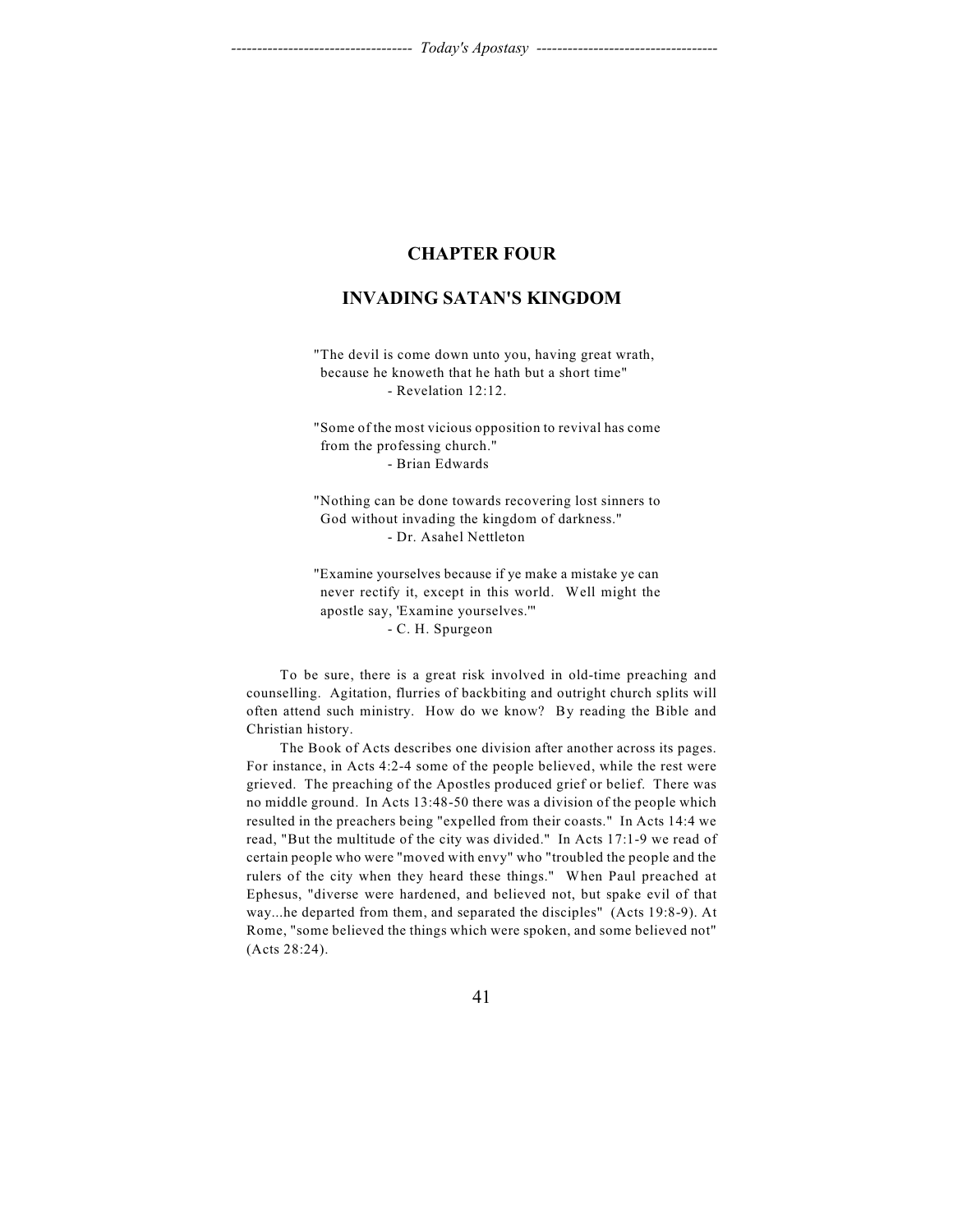Clear, plain preaching which caused people to examine their own salvation produced great division throughout the book of Acts, as the Apostles followed the example set by Jesus in His own preaching ministry. J e sus, Himself quite often caused such division through His preaching (John 7:43; John 9:16; John 10:19). The last verse in this list, John 10:19, tells us, "There was a division therefore again among the Jews for these sayings." Jesus' sermon was so probing (He called them thieves and robbers in verse 1) that although they understood little of its spiritual content, it angered and divided them. In Luke 12:51 Jesus said, "Suppose ye that I am come to give peace on earth? I tell you, Nay; but rather division."

Dr. John R. Rice once said:

No need to blame Hollywood and the liquor and drug crowd for the mess we are in. Blame lies at the doorstep of sissy, compromising, back-scratching, ear-tickling preachers who know the truth yet refuse to preach it for fear of hurting someone's feelings. It is not inviting to be unpopular. No one likes to be shunned. It is not a good feeling to know you are not appreciated. But our Lord went through all that - and more. He set our example.<sup>1</sup>

Yes, the preaching of Jesus and His Apostles produced divisions between the saved and the stubborn, hard-hearted lost. This has happened throughout Christian history to men who preached as Christ and the Apostles did, men who made lost people examine themselves to see whether they were converted (II Corinthians 13:5).

Remember that Luther was excommunicated from the Catholic church for this reason. Remember that John Wesley wrote again and again in his journal, "I must preach there no more," when church after church closed to him, and he was finally forced out into the fields to preach because no church would have him in its pulpit. Remember that George Whitefield was bitterly lampooned on the stage and also driven from the churches for such preaching. Remember that Bunyan was put into prison for such preaching, and Jonathan Edwards was fired from his church for trying to get lost teenagers in his congregation converted.

Brian Edwards has said, "Some of the most vicious opposition to revival has come from the professing church."<sup>2</sup> He pointed out that, "Every church was closed to Bakht Singh" the great Indian evangelist.<sup>3</sup> At Cambuslang, Scotland in 1742 the Associate Presbytery called George Whitefield "a limb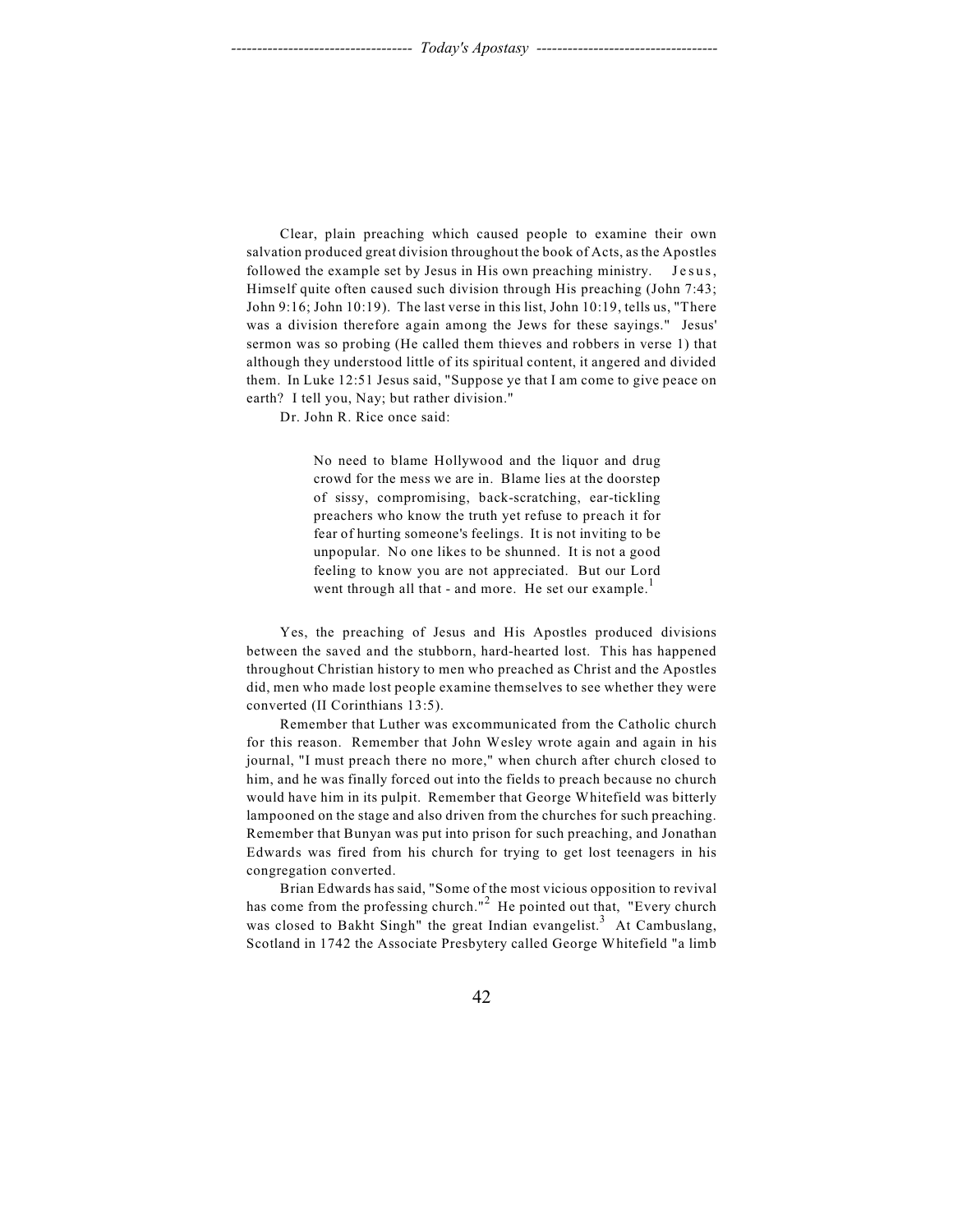of Anti-Christ" and spread "lies, slanderous reports, and ridiculous stories" to prejudice people against his preaching.<sup>4</sup> The Scottish evangelist Duncan Campbell was accused of hypnotizing people in the 1940's.<sup>5</sup> Evangelist Howel Harris of Wales declared, "I was almost murdered once, and twice in danger of my life, besides being before the Magistrate."<sup>6</sup> This sort of opposition to preaching for conversions is very nearly universal in history.

When we today take up the desperately needed task of preaching "Examine yourselves, whether ye be in the faith," we must expect a response similar to that experienced by Jesus, the Apostles, Luther, Wesley, Whitefield, Bunyan, Edwards, Wesley, Howel Harris, Bakht Singh, Duncan Campbell, and so many other faithful preachers. We must expect angry, hard-hearted, unconverted Protestants and Baptists to reject us, speak evil about us behind our backs, and put us out of their churches.

The man who is faithful to the Lord in his preaching must expect to be rejected in this time of apostasy. His true companions will be the faithful preachers of long ago. He will walk alone among the dead, his path described by the nineteenth century Irish poet Thomas Moore:

> I feel like one Who treads alone Some banquet hall deserted, Whose lights are fled, Whose garlands dead, And all but he departed.

## **The God-Called Preacher - Rare Today**

I believe that one main reason there are so few old-time, sin-denouncing sermons today, is because many ministers have no clear calling to preach. Men who are not called by God to preach will give soothing Bible studies that don't disturb anyone; they will *not* preach like Howel Harris, Duncan Campbell or John Bunyan. There must be a clear call from God for a man to preach like them.

On three separate occasions I can vividly remember God calling me to preach. God called me the second time directly after a youth leader censured and rebuked me for preaching against sin. I was seventeen years old. God Himself told me, in my heart, that this man was wrong, that I should continue to preach as I did. Later it was revealed that this "youth leader" was a pervert.

The third time I was called to preach, I was thirty-two years old and had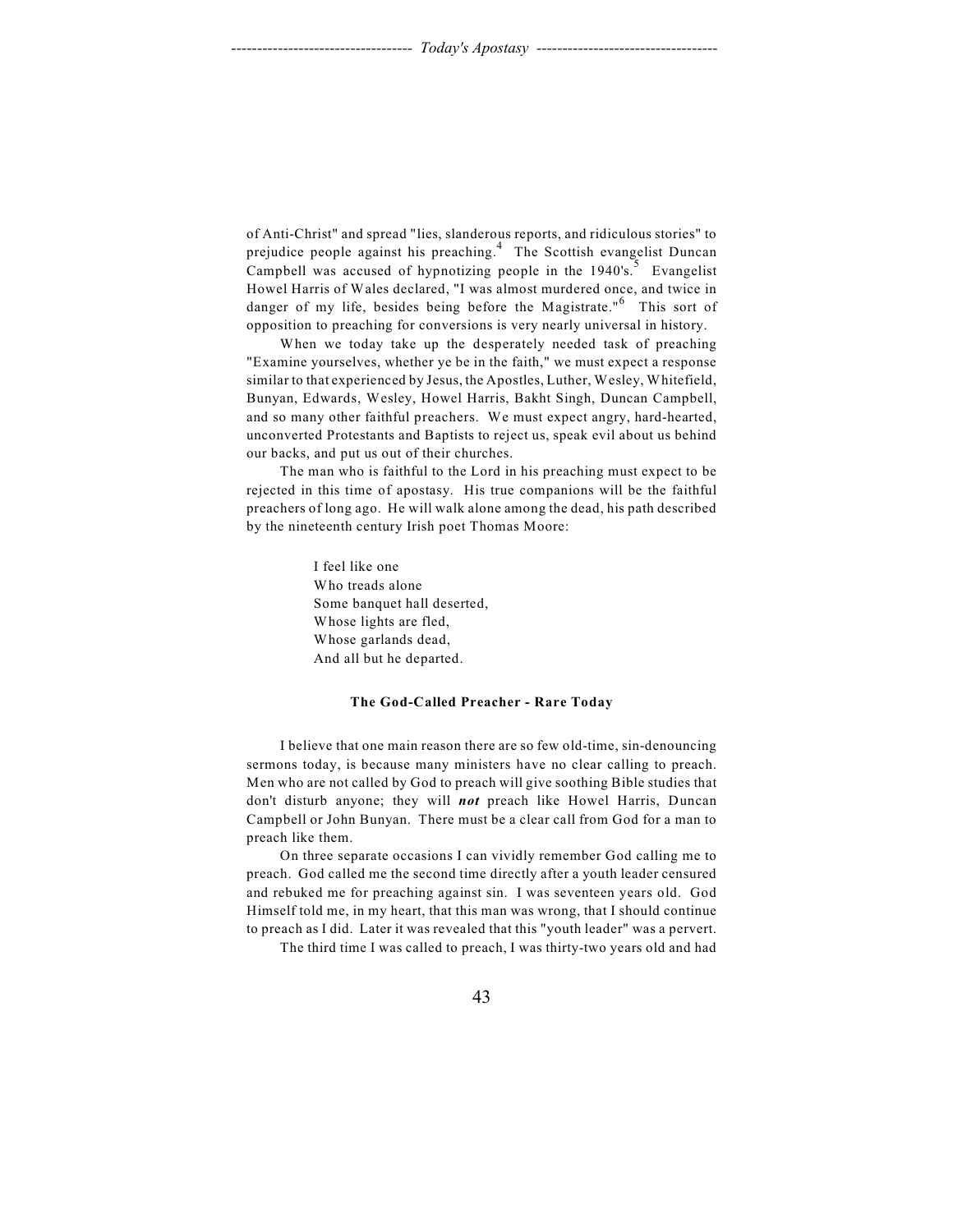been a student for two years at a Southern Baptist seminary. A liberal professor told me not to take a strong stand for the Scriptures. He said, "You're getting a bad reputation as a trouble-maker." I thought that over. I wanted to quit the ministry because I felt I couldn't speak out the way God had called me to do. Then, late at night, God called me to preach again. He spoke to my heart and plainly told me to go back to the seminary, uphold His Word, and preach hard against sin. I did get a reputation as a trouble-maker among the Southern Baptist liberals, but I have been greatly blessed by God in my own family, home and church. Such a reputation is not necessarily a bad one in a time of deep apostasy.

I know some men say that strong stands like this are not necessary in our day. I know they often say everything can be taken care of "behind closed doors" now. They'll tell you that we no longer need preachers like W. B. Riley, T. T. Shields, J. Frank Norris, or Bob Jones, Sr. They say we can avoid controversy by secret negotiations, but they are wrong. Sin cannot be exposed without controversy. Error cannot be corrected without controversy. Ask Paul. Ask Luther. Ask Bunyan. Ask William Jennings Bryan. The oldtimers knew that a real preacher must stand for God's truth and against error, even if it is controversial to do so, even if the preacher has to stand alone. The old-time preachers knew that, even though their grandchildren may have forgotten it. No man can preach the way God wants him to without ruffling someone's feathers, without preaching against sin.

One reason men are afraid to preach against sin today is that many of them have not been called to preach at all.

> "I have not sent these prophets, yet they ran: I have not spoken to them, yet they prophesied" (Jeremiah 23:21).

> "I have seen also in the prophets of Jerusalem an horrible thing: they commit adultery, and walk in lies: they strengthen also the hands of evildoers, that none doth return from his wickedness: they are all of them unto me as Sodom, and the inhabitants thereof as Gomorrah...for from the prophets of Jerusalem is profaneness gone forth into all the land" (Jeremiah 23:14-15).

"I sent them not, nor commanded them: therefore they shall not profit this people at all, saith the Lord" (Jeremiah 23:32).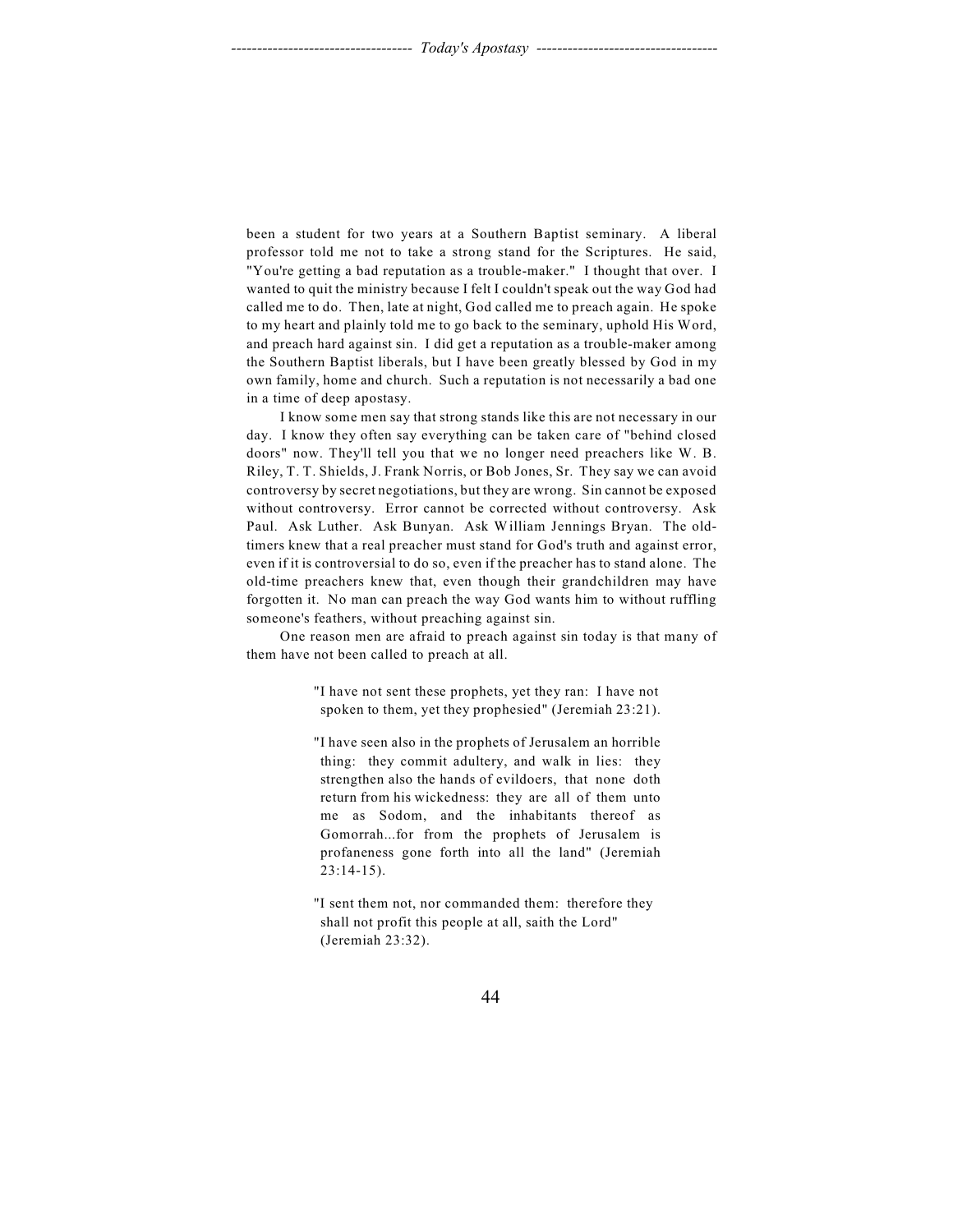God-called preachers are the only ones who understand the need for oldfashioned preaching against sin.

C. H. Spurgeon said this about the men God calls to preach:

The word of God must be unto us as fire in our bones, otherwise, if we undertake the ministry, we shall be unhappy in it, shall be unable to bear the self-denials incident to it, and shall be of little service to those among whom we minister.<sup>7</sup>

Dr. E. C. Carrier once made this statement about the God-called preacher:

There is no way to explain his behavior apart from his calling. $8$ 

Dr. Roy Branson says,

To the unbeliever and the carnal Christian everything about a truly called preacher totally defies understanding or explanation.<sup>9</sup>

The divinely called preacher gradually becomes aware of the fact that he has embarked on a whole new manner of life - a life for which he was born into this world, but of which he probably never dreamed before. All the goals of his life before his call become meaningless, discarded as ashes from last winter's fire. "I never felt that way," someone may protest. We can only reply with the kindliest intent, "You were never called of God. Please quit preaching."<sup>10</sup>

I repeat, only a God-called preacher will understand the need for preaching against sin. Those who have *not* been called will think he is odd. "Why not negotiate? Why be controversial? Why make a fuss?" These are the questions often asked by those with no clear calling to preach. But Godcalled preachers will instantly understand the answers to their questions. They will know intuitively why they must preach against sin. It is part of the enlightenment that goes with the calling.

## **Invading Satan's Kingdom**

Asahel Nettleton said,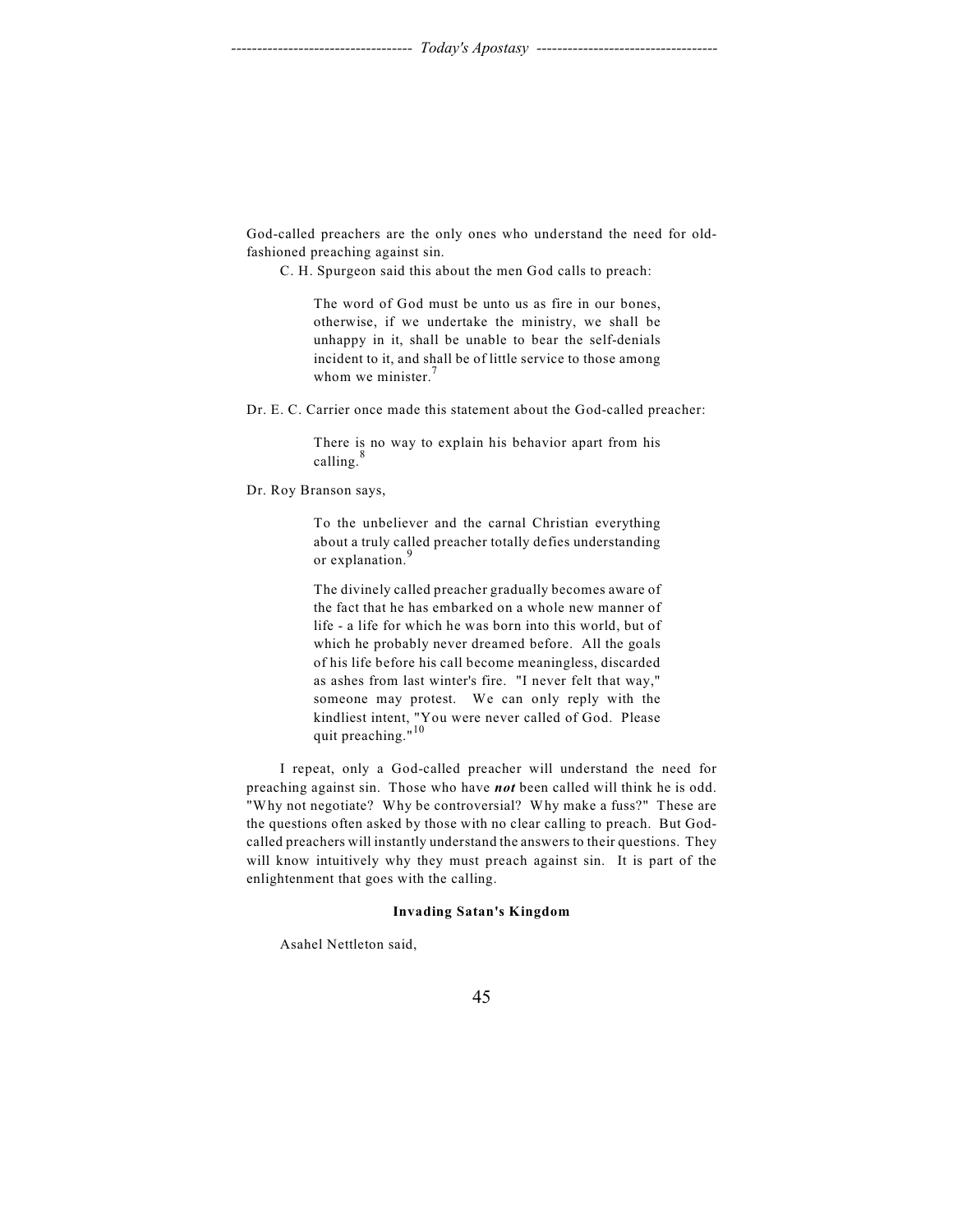Nothing can be done towards recovering lost sinners to God without invading the kingdom of darkness. The adversary is tenacious of his subjects. Nothing can be done by the gospel without awakening his jealousy, and arousing his opposition. He will exert his power to the utmost to retain every soul in his kingdom...When the devil tries to make sinners believe they are not lost, they try in turn to believe him. When others soothe and flatter and attempt to quiet their fears, and tell him that they need not be alarmed, there is no danger, they are pleased with it. Especially when they hear smooth things from the (pulpit), this is exceeding pleasant and useful and the most effectual means of helping on the work of fortifying the sinners' hearts against Christ...When the solemn truths of God's word are declared in a clear and convincing manner, sinners are often alarmed. They are sometimes almost convinced, and begin to say, if these things be so, then my situation is truly alarming...In this situation the sinner will seize with avidity every thing which may help him to condemn others and justify himself. If he cannot condemn the messages of divine truth, he feels an awful conviction.<sup>11</sup>

Most preachers want to avoid conflict. That is understandable. But conflict cannot be avoided if souls are to be converted. As Nettleton indicated, conflict with Satan and demonic forces is inevitable.

A preacher who is afraid of losing lost church members will not be able to enter into this sort of conflict with Satan. He will be afraid he might lose someone in his congregation.

One man said, "You don't understand. We can't preach like that any more. There are many churches where they can transfer." Such preachers feel trapped. They must now help Satan deceive the lost people in their congregations out of the fear of losing them. Satan uses this fear to enslave preachers and use them as his servants to help destroy the souls of their lost members.

Instead of being a strong man, preaching the truth of God, the pastor is reduced to a servant of Satan. In this way, the devil makes slaves of many preachers today. They are dominated and ruled by people in their own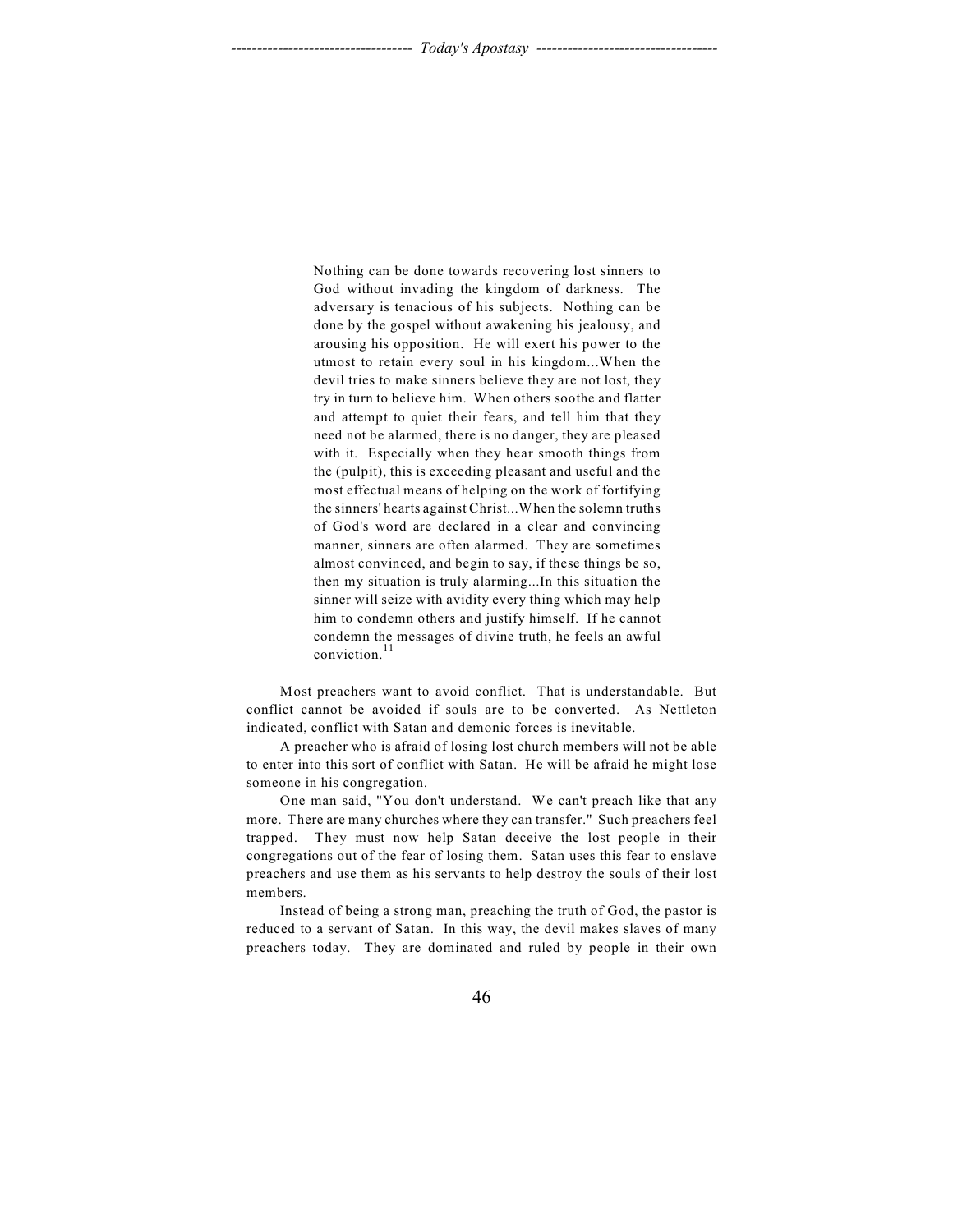congregations, unconverted members who are used by Satan to manipulate and control the preacher. Unconverted wives of preachers can occupy this position, as well as others in the church. Such pastors become enslaved to the rulers of darkness, rather than fighting against them as they should, according to the Bible:

> "Put on the whole armour of God, that ye may be able to stand against the wiles of the devil. For we wrestle not against flesh and blood, but against principalities, against the rulers of the darkness of this world, against spiritual wickedness in high places" (Ephesians 6:11-12).

The work of true ministry is warfare with Satan and his angels. Paul recognized this in this exhortation to Timothy:

> "This charge I commit unto thee, son Timothy, according to the prophecies which went before on thee, that thou by them mightest war a good warfare" (I Timothy 1:18).

> "Thou therefore endure hardness, as a good soldier of Jesus Christ. No man that warreth entangleth himself with the affairs of this life, that he may please him who hath chosen him to be a soldier" (II Timothy 2:3-4).

The work of a preacher is to wage war with the devil (cf. Ephesians 6:11-12). The man who fails to understand this will never preach the way he ought to, because he will not understand who he is opposing, how and through whom his opponent operates, or how to expose his enemy. He will not be able to invade the kingdom of darkness and recover lost sinners to God. Such preachers become unwitting tools in the hands of demons rather than warriors of the Spirit. Hear the words of Jeremiah to such a preacher:

> "The Lord hath not sent thee; but thou makest this people to trust in a lie; Therefore thus saith the Lord; Behold, I will cast thee from off the face of the earth" (Jeremiah 28:15-16).

## **Examine Yourself**

We have prayed long decades for revival like that which came in 1859,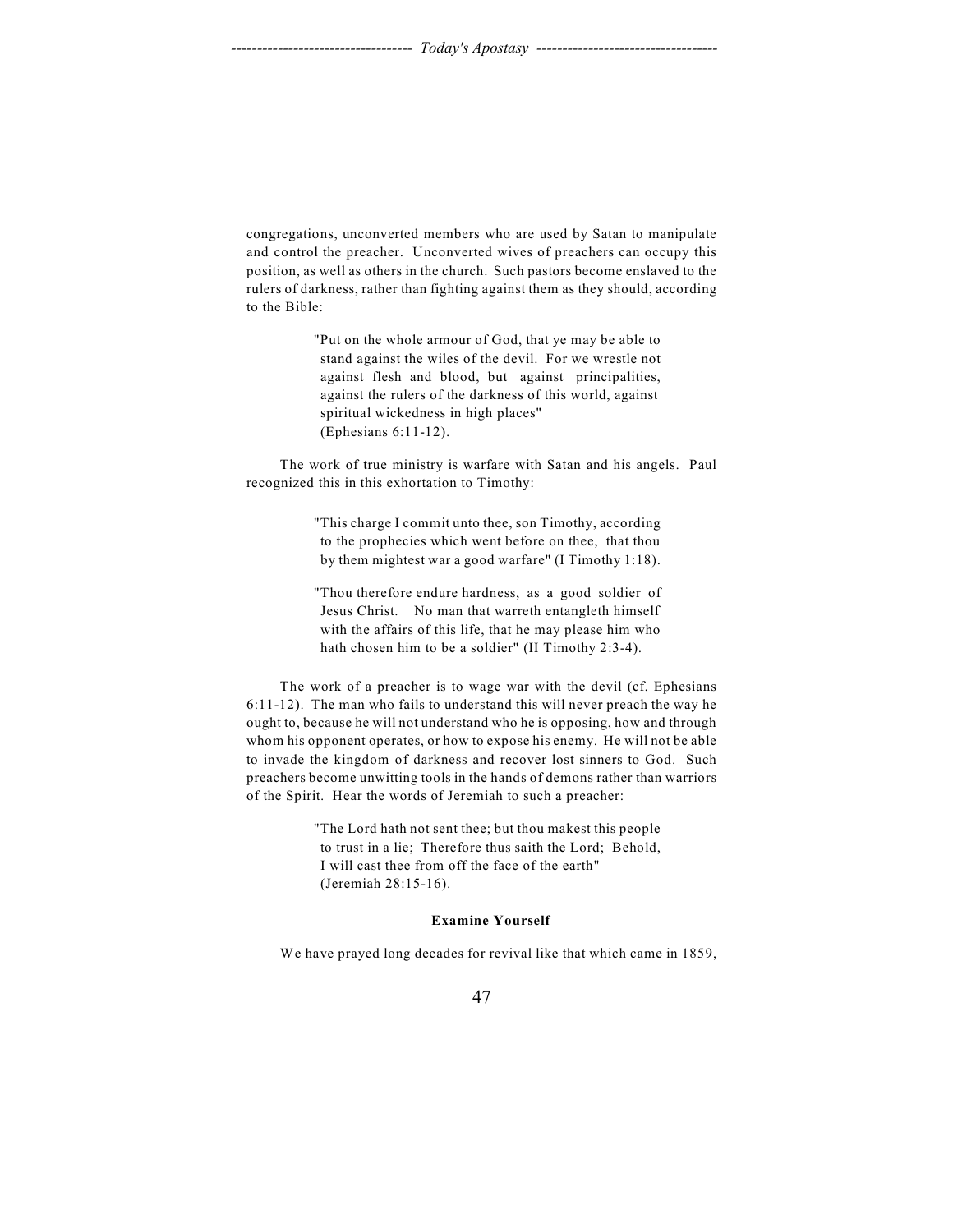but it has not been sent to us. Why? We must first expose the demonic error of decisionism in all its forms. Satan will oppose the man who does this. The very name of Satan means "adversary," because he opposes the true work of the ministry. The God-called preacher must have enough moral courage and spiritual insight to preach, "Examine yourselves, whether ye be in the faith" (II Corinthians 13:5; cf. I Corinthians 11:28). Preachers who are afraid of saying such things will *never* experience revival like that which came in 1859. They may hold on to a church, but they will not see revival in it.

> The price of revival, the cost of soul winning, The long hours of praying, the burden, the tears, The pleading with sinners, though lonely, a stranger, Is repaid at the reaping up there. - Dr. John R. Rice, "The Price of Revival"

There are many praying people who could be blessed with revival, but not without courage, not without risk, not without cost. The preacher must be willing to say to a lost church member, "My dear, you have never known the Lord Jesus," as Mrs. Colville did at the beginning of the 1859 revival in Northern Ireland.

Throughout Christian history leading preachers have taken our position on II Corinthians 13:5. The 17th century commentator Matthew Poole said of this verse:

> He bids them to be very often and very seriously proving themselves, as to this thing, whether they be in Christ, and whether they have saving faith.<sup>12</sup>

Jonathan Edwards gave these comments on the verse:

We should look upon it as of the greatest importance to us, to know in what state we are, whether we ever had any change made in our hearts from sin to holiness, or whether we be not still in the gall of bitterness and bond of iniquity; whether ever sin were truly mortified in us; whether we do not live in the sin of unbelief, and in the rejection of the Saviour. This is what the apostle insists upon with the Corinthians (II Corinthians 13:5). Those who entertain the opinion and hope of themselves, that they are godly, should take great care to see that the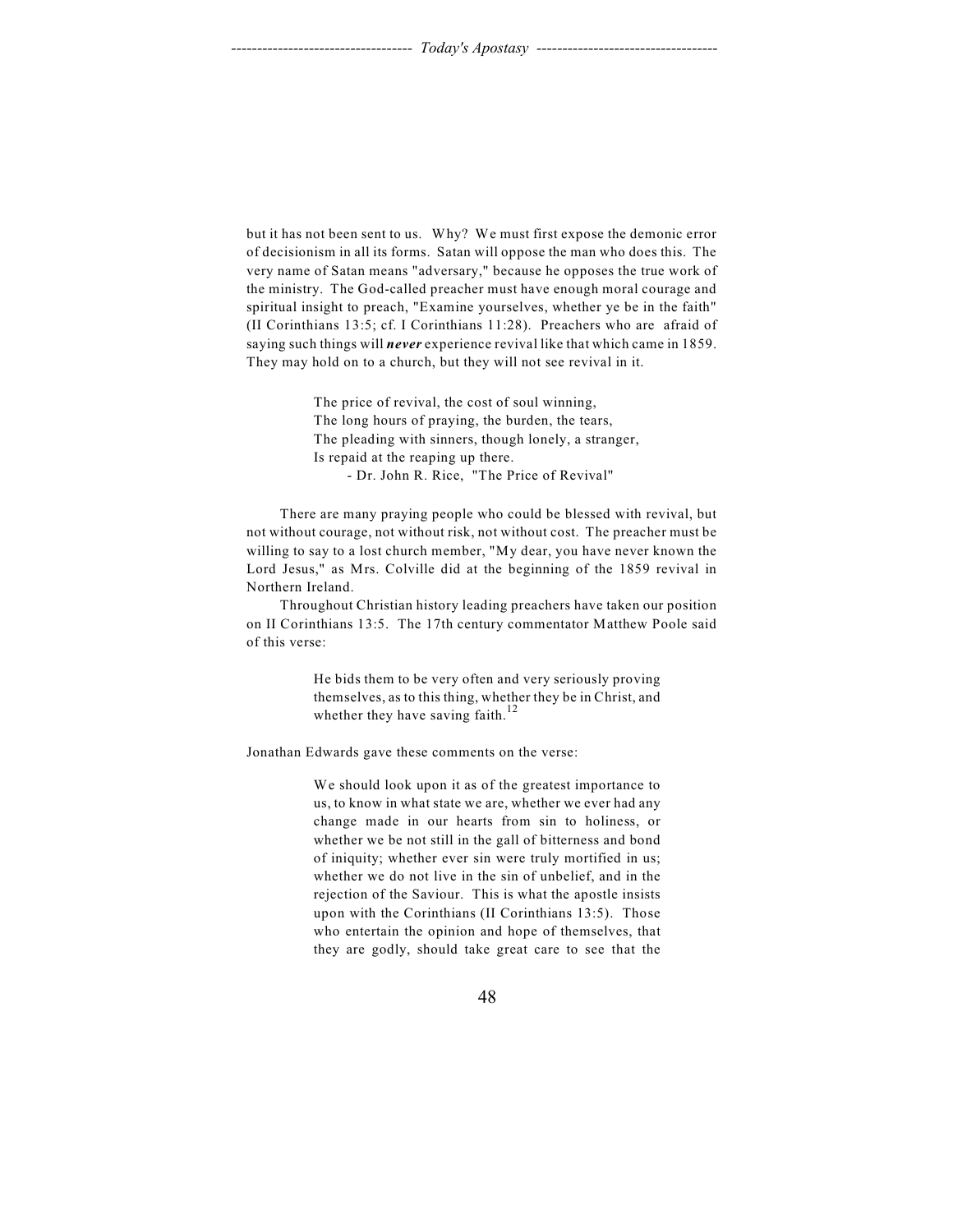foundation is right. Those that are in doubt should not give themselves rest till the matter be resolved.<sup>13</sup>

Albert Barnes wrote:

This examination, however, is never unimportant or useless for Christians; and an exhortation to do it is *always*\* in place. So important are the interests at stake, and so liable are the best to deceive themselves, that all Christians should be often induced to examine the foundation of their hope of eternal salvation.<sup>14</sup>

In a sermon titled "Self-Examination," which was based upon II Corinthians 13:5, C. H. Spurgeon said:

> Examine yourselves because if ye make a mistake ye can never rectify it, except in this world...I cannot afford to have my soul cast into hell. What a frightful hazard is that which you and I are running, if we do not examine ourselves! It is an everlasting hazard; it is a hazard of heaven or hell, of God's eternal favor or of his everlasting curse. Well might the apostle say, "Examine yourselves."<sup>15</sup>

Twenty-six years after he gave that sermon, Spurgeon preached another one on II Corinthians 13:3-5, titled "The Proof of Our Ministry." In it he said:

> A man cannot make too sure work about his own salvation...We must again and again examine ourselves. If you do not test yourself you may sit down and say, "Oh, I am all right." Yes, but you may be fostering within your spirit a peace which will end in your final ruin, and you may never open your eyes to your deception till you lift them up in hell. $^{16}$

Closer to our own day, evangelical Bible commentator J. Vernon McGee gave the same interpretation and application of II Corinthians 13:5,

Paul says we should examine ourselves to see whether we

---------------------

<sup>\*</sup>Emphasis by Dr. Barnes.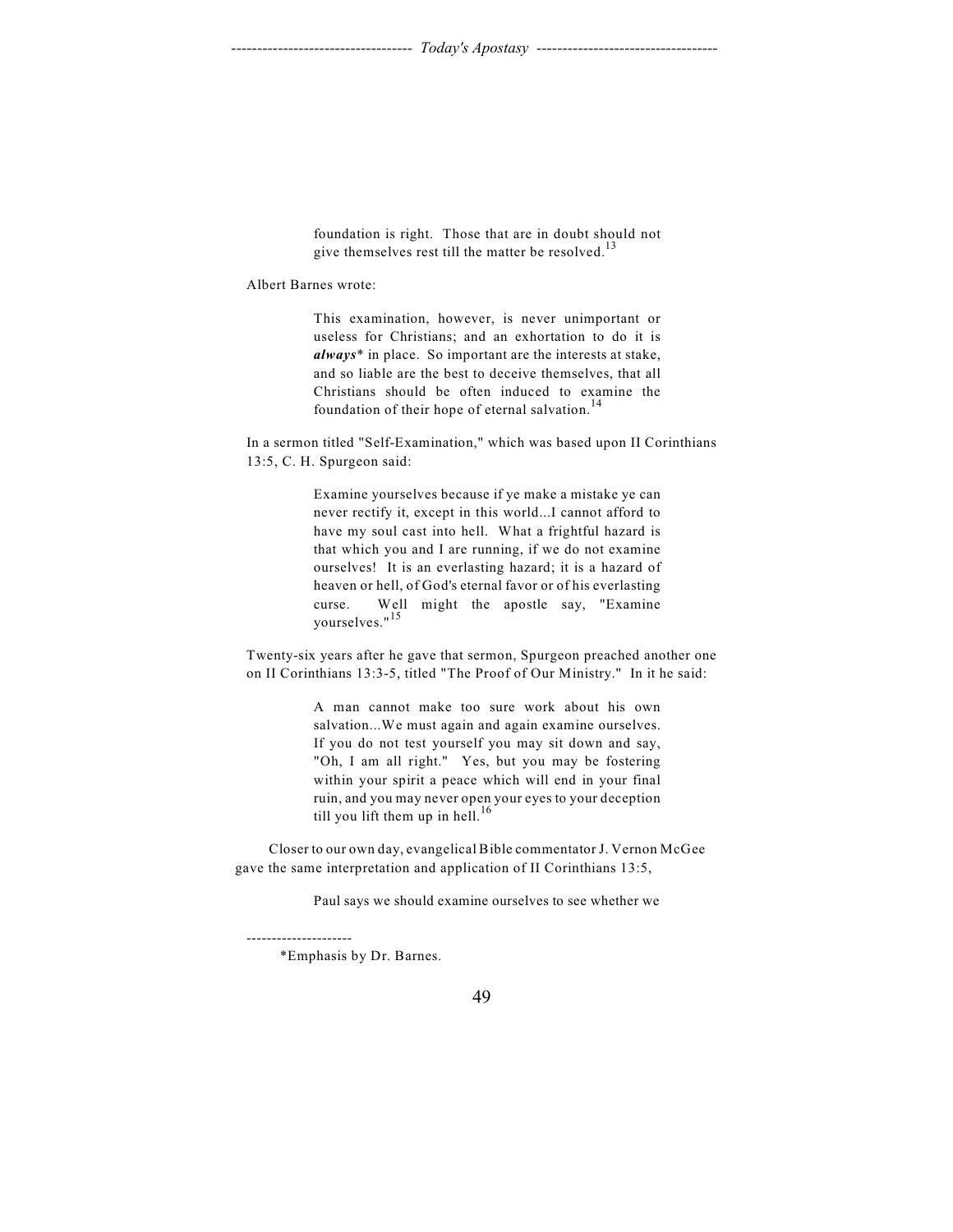are in the faith or not. We should be willing to face up to the issue. I think two or three times a year we should do this. I think every believer ought to do that.<sup>17</sup>

II Corinthians 13:5 is a key verse in our day. It should be preached and fearlessly applied by men who have the spirit of Bunyan, Edwards and Whitefield. We may go through fierce conflict with Satan and his demons. We may be rejected and scorned for preaching such self-examination, but the results will be real conversions and, very possibly, real revival. Let us call upon the people in our congregations to indicate their willingness to obey II Corinthians 13:5. Let us then pray for them, as they obey the Word of God and examine themselves whether they be in the faith. Let us also preach sermons, like the old-time preachers did, which help complacent, lost church members reject their carnality and lay hold on the Son of God.

Asahel Nettleton, the nineteenth century evangelist who opposed Finney's decisionism, often called for professing Christians to examine themselves. In a sermon on II Corinthians 13:5, Dr. Nettleton said:

> The duty enjoined in the text is no less important to us than it was to the Corinthians, and is as binding on professors of religion now, as in the days of the Apostles...In this business, every individual must sit in judgment on himself. Deal faithfully with your souls. A false hope is worse than none. A mistake in this momentous concern is awful. Examine well the foundation on which you rest your hopes of heaven, lest you discover your mistake too late.<sup>18</sup>

We have prayed for decades for revival like that which came to America, Great Britain, and Northern Ireland in 1859, but it has not come. Why the delay? Because we must first expose decisionism in all of its insidious and satanic forms, and be willing to tell lost church members, "My dear, you have never known the Lord Jesus," as Mrs. Colville did.

### **The Boneless Wonder**

Many preachers today have become too cowardly to confront the lost in this way. They remind me of what Winston Churchill said in Parliament, about Prime Minister Ramsay MacDonald, in 1931. Churchill's description of this weak politician is a classic: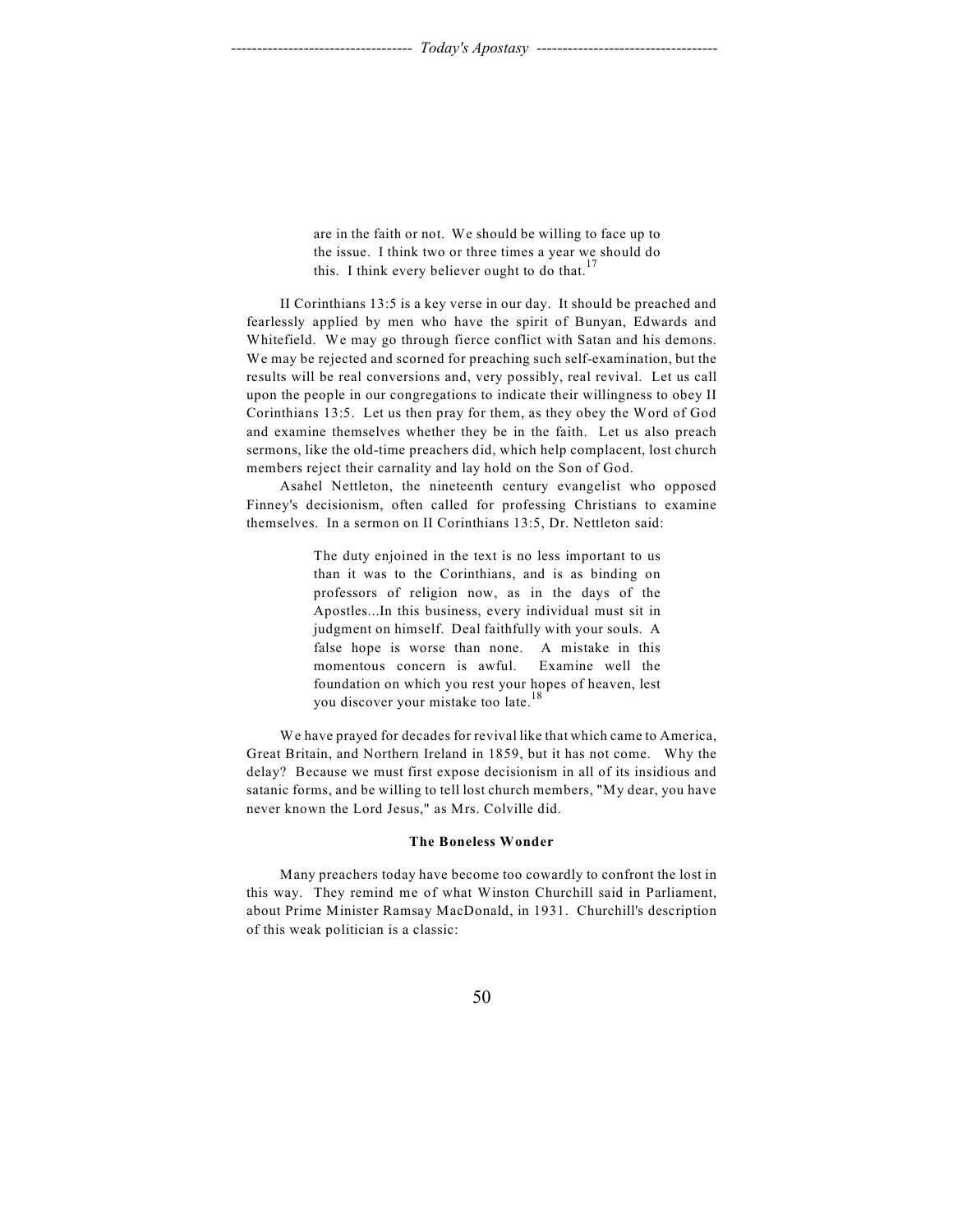I remember when I was a child, being taken to the celebrated Barnum's circus which contained an exhibition of freaks and monstrosities, but the exhibit on the programme which I most desired to see was the one described as "The Boneless Wonder." My parents judged that that spectacle would be too revolting and demoralizing for my youthful eyes, and I have waited fifty years to see the boneless wonder sitting on the Treasury Bench (the Prime Minister and his Cabinet).<sup>19</sup>

Like Prime Minister MacDonald, many preachers in our day have become "boneless wonders," too cowardly to preach against sin, too spineless to insist on conversion, too blind to see that the enemy is Satan.

Dr. J. Gresham Machen was a champion of fundamentalism. He also believed that modern preaching had gone wrong. Machen said:

> Modern preachers are trying to bring men into the Church without requiring them to relinquish their pride; they are trying to help men avoid the conviction of sin...Such is modern preaching. It is heard every Sunday in thousands of pulpits. But it is entirely futile.<sup>20</sup>

D. Martyn Lloyd-Jones was pastor of Westminster Chapel in London for many years. He is considered one of the foremost authorities in the twentieth century on the subjects of revival and preaching. Like Machen, he also believed modern preaching had gone wrong.

Lloyd-Jones said:

Present-day preaching does not save men. Present-day preaching does not even annoy men, but leaves them precisely where they were, without a ruffle and without the slightest disturbance. Anyone who happens to break these rules and who produces a disturbing effect upon members of his congregation is regarded as an objectionable person.<sup>21</sup>

All over America there are preachers who are against sin in their hearts, but are afraid to say so behind their pulpits. They fear the lost people in their congregations. They may preach with loud voices (although this is rapidly becoming a thing of the past), but they do not preach against the sins in their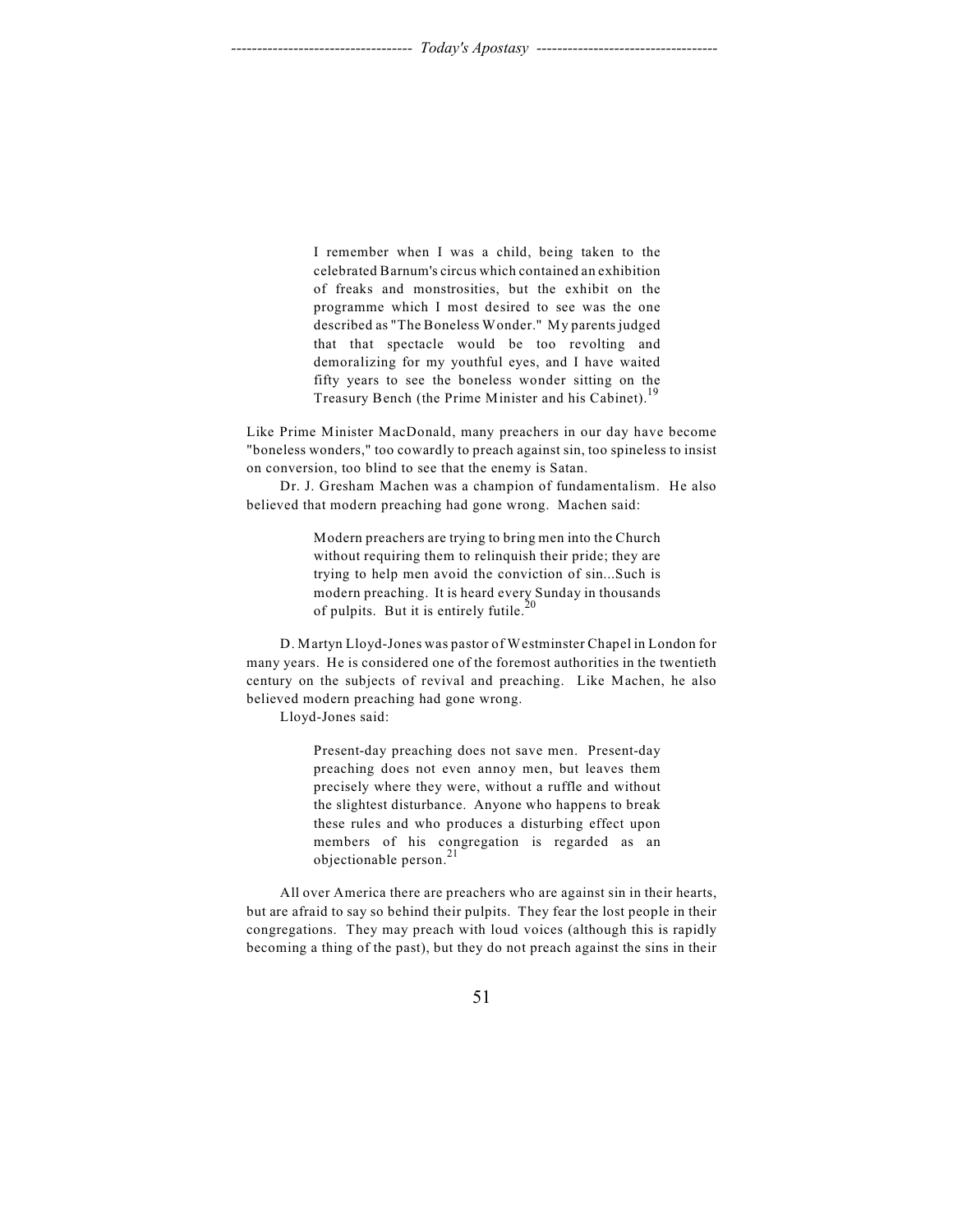own congregations. The Bible says, "The fear of man bringeth a snare" (Proverbs 29:25).

Many other preachers are even worse: they are actually false prophets. Jesus said, "Many false prophets shall rise, and shall deceive many" (Matthew 24:11). Few thinking people would question the fact that many of the preachers in our day are false prophets. God said:

> "I have not sent these prophets, yet they ran: I have not spoken to them, yet they prophesied" (Jeremiah 23:21)."

Like the false prophets of Jeremiah's day, these modern preachers are "boneless wonders."

Oh, that God would raise up men to preach converting messages to this generation! Oh, for God to raise up men like Edwards, Nettleton and Spurgeon, to confront our people with the saving message! Oh, for preaching like that in olden times!

### **Read Old Books to See the Change**

Brian H. Edwards writes, "The problem is that we have forgotten what God has done in the past, or we are not paticularly interested in being reminded. Mention church history and Christians scatter."<sup>22</sup> Yet it is only by knowing what happened historically that we can correctly evaluate what is happening now.

Alvin Toffler, in his book *Future Shock*, describes modern people who are "so ignorant of the past that they see nothing unusual about the present." $23$ Most books and articles on Christian history today are written by those who see revivals through the "glasses" of a decisionist view of conversion. The best way to understand what evangelicals believed in the past is *not* to read these current books, but to study those that were written in the time-period of the great revivals themselves. They are called "primary sources." To comprehend the great shift that has taken place in evangelical thought regarding conversion, one has to read what was written in the past regarding this subject. Then one can see how much change has occurred through Finney's decisionist methodology.

*A Treatise on Conversion* was written by the Rev. Richard Baxter in 1657. It was republished countless times, and was one of the main textbooks influencing the ideas of many preachers, from John Bunyan to Jonathan Edwards to George Whitefield. This book had a direct influence on all three of America's Great Awakenings. Its contents characterize what the average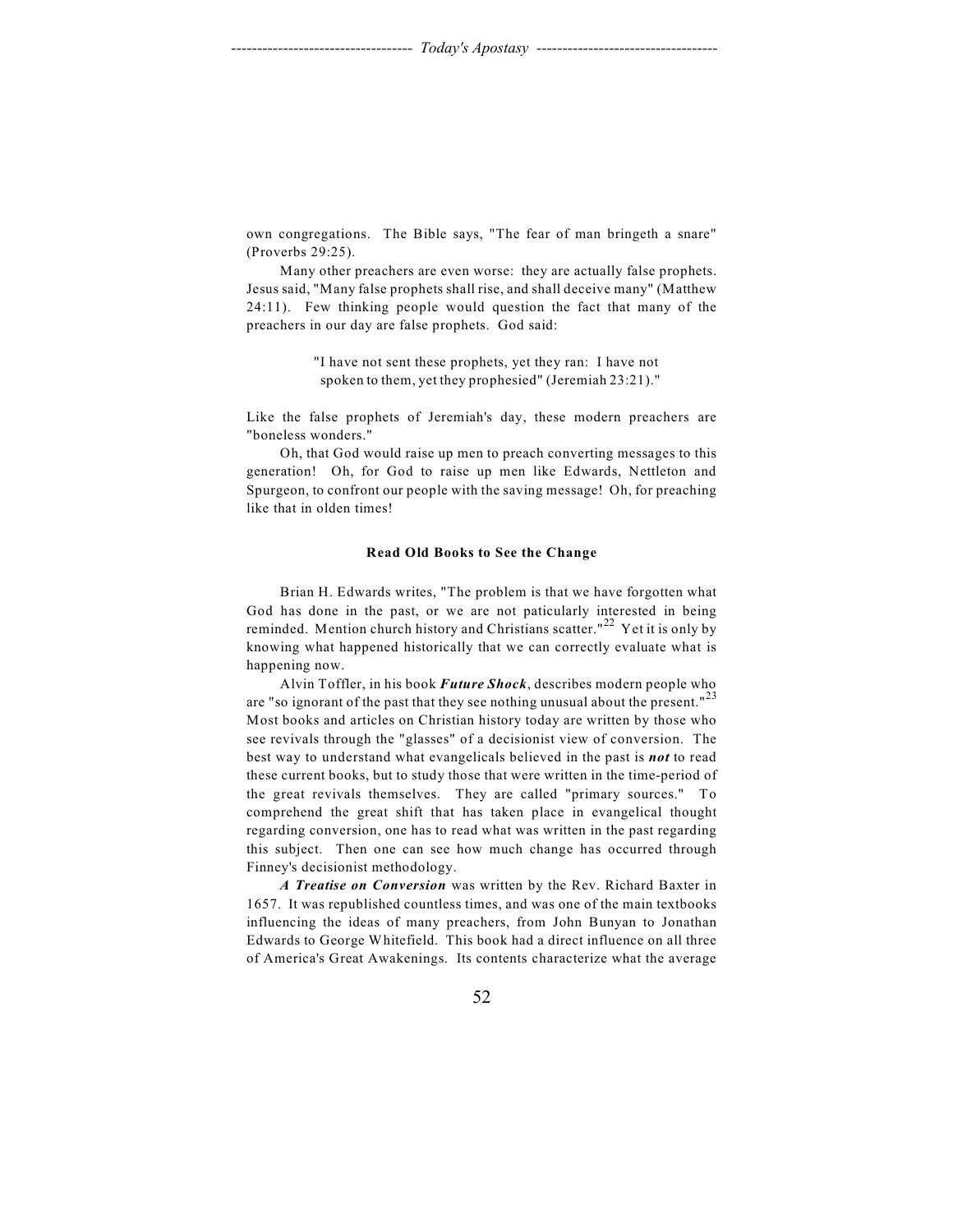evangelical believed in that day. I am quoting from an edition published by the American Tract Society in 1830, before Finney's ideas of decisionism changed the way people see salvation. In the prefatory notice, at the beginning of the American Tract Society edition of Baxter's book, the editor allows that "a few pages, chiefly of more abstract discussion on points which have now lost their interest or on which evangelical Christians differ, have been omitted."<sup>24</sup> This quote shows that Baxter's main ideas on conversion were accepted by virtually all mainstream evangelicals before Finney introduced his methods.

Now, here are the tests that Baxter gave for determining whether a person is converted or not:

> I shall here tell you for the negative, who they are who are yet unconverted, and must be changed, if ever they will be saved.

> (1.) *They who never yet perceived and felt that sin is a great and detestable evil, deserving the wrath of God, and who never felt their need of the pardon of sin by the blood of the Lord Jesus,* nor were ever humbled because of their rebellion against God, *are yet unconverted,* and without conversion cannot be saved. Matt. 11:28; Luke 13:3,5; Psa. 51:17; Isa. 57:15; Luke 14:11; 18:14.

> (2.) *That man who was never led to Christ for deliverance, nor beaten out of the conceit of merit or sufficiency in himself,* nor brought to admire the glorious design of God in the great work of redemption, nor to relish the sweetness of the glad tidings of salvation brought to distressed sinners in the gospel, so that his heart was never warmed with the sense of the Redeemer's love, but who hears and reads the gospel as a common story, or as if it were not he who was thus redeemed, *is yet unconverted,* whatever he may seem or think. Phil. 3:8, 9; Eph. 3:18, 19; Luke 7:47, 48; Rom. 10:15; Acts 13:32.

> (3.) *That person who has not had his heart and hopes in heaven, and looks not at that as his only happiness, and does not make it the business of his life to attain it, but sets his heart more on the things of this life, is certainly unconverted,* whatever he may pretend. Phil. 3:20; Matt. 6:21; Rom. 5:2; Tit. 1:2; Heb. 11; 1 Cor. 15:19; Col. 1:5, 23.

> (4.) *That person who is not weary of all known sin, and hates it not; who would not be rid of it with all his heart,* and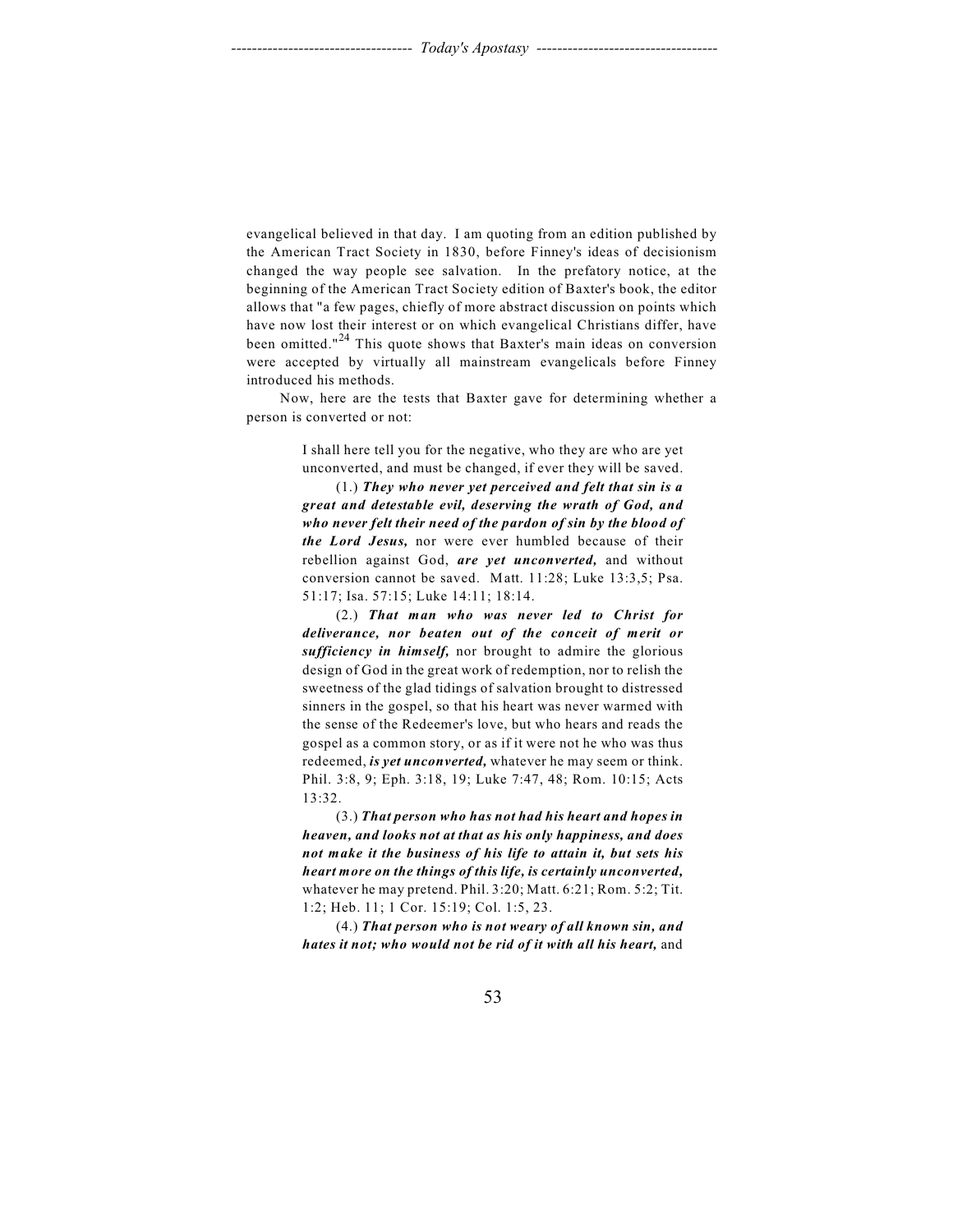is not willing to be at the labor or cost of duty, in the use of those means which God has required for obtaining this conquest, but will venture his soul on a careless life rather than be brought to diligent godliness, and takes up godliness on mere necessity; who would rather let it alone if he dared, and takes it as a grievous thing to be hindered from his sin, *that person is not as yet converted,* but must have a further change before he can be brought into a state of life. Luke 18:23, 24; Rom. 6:14,16,17,21; 7:13,22,24; Psa. 119:5.

(5.) *That person who does not heartily engage in the duties of holiness to God, and righteousness and mercy towards man;* who has not the Spirit of Christ within him, and the image of God upon him, *and does not express it in his worship and obedience,* and is not compassionate and merciful to others, nor humble in his own eyes, nor delights in doing good, nor is willing to do as he would be done by, I say *that person is not truly converted,* whatever appearances of conversion he may have, but must yet be converted or be condemned. Matt. 5:20; Heb. 12:14; 1 Peter 1:15, 16; 2:5; 2 Peter 3:11; Heb. 3:1; Psa. 1:2.

*Alas, what multitudes of sinners are yet in the state of death.* And how little do they believe it, or lay it to heart...it must be, therefore, *that they think they are converted when they are not;* and that is the thing which deceives them and quiets them in their misery.<sup>2</sup>

How many today could pass Baxter's tests for conversion, printed for use by mainstream evangelicals in the early nineteenth century? Surely a remnant could pass, but I fear that this remnant is quite small.

How many have "perceived and felt that sin is a great and detestable evil, deserving the wrath of God?" How many have "conceit of merit or sufficiency in (themselves) beaten out?" How many have their "heart and hopes in heaven?" How many are "weary of all known sin?" How many "heartily engage in the duties of holiness to God" (eager church attendance, daily Bible reading, daily prayer, etc.)? Most evangelicals today would think that a person couldn't pass Baxter's tests without being a strong disciple for several years, perhaps a missionary or elderly pastor. *But Baxter gives these to test whether one is born again or not!* And you will note that this was the opinion of mainstream evangelicals before Finney. It was the general thought on conversion prior to the beginning of "decisionism" as we know it today.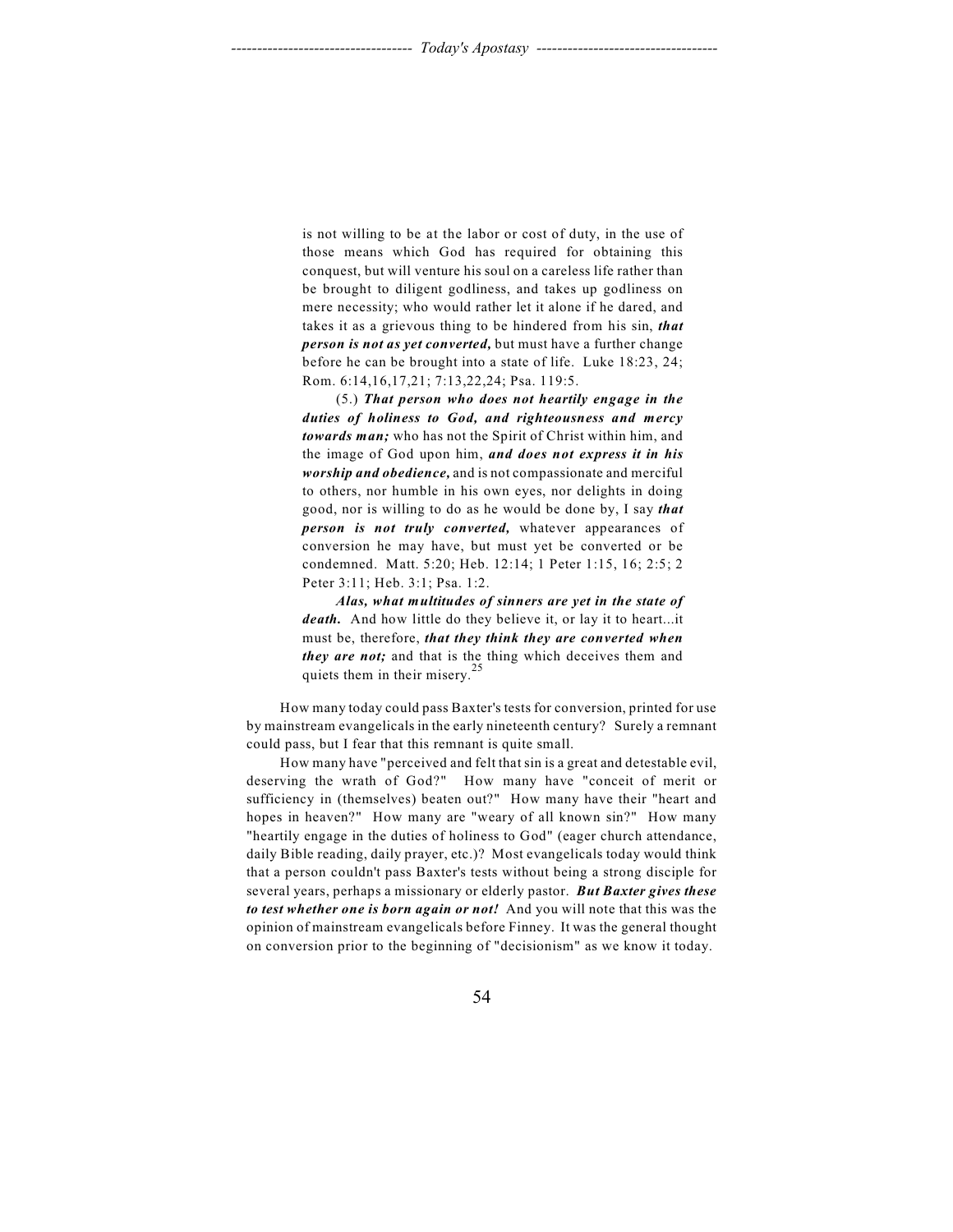No wonder the old time converts became wonderful Christians, while those who claim to be born again today often miss church, live loose lives, and hold false doctrines. The simple difference is this: large numbers of people who have made a decision today are going to Hell. Baxter was right. They are not converted.

One point cannot be refuted: Baxter's beliefs were held by mainstream evangelicals, as the American Tract Society pointed out in the preface to the edition published in 1830. Finney's ideas had not yet produced the decisionism which has now engulfed us, and added millions of lost people to our churches.

## **Pilgrim's Progress Shows How Modern Evangelism Changed<sup>26</sup>**

John Bunyan (1628-1688) is undoubtedly the most widely read Baptist of all time. The only book in English which has passed his *Pilgrim's Progress* in sales is the *King James Bible*. Bunyan's book is considered the finest allegory ever written. An allegory is not fiction, but a story which uses symbols or images to represent something which is true. In *Pilgrim's Progress* Bunyan pictures a man going through his life on earth as a journey. This character, named Christian, passes through various trials and difficulties as he travels from the City of Destruction, through the world, on his way to the Celestial City.

The story begins with Christian crying out, "What must I do to be saved?" He awakes the next morning filled with great heaviness of mind. He walks about the fields in distress. At last he meets a man named Evangelist who tells him, "Fly from the wrath to come." He asks, "Which way must I fly?" Evangelist says, "Do you see that narrow (Wicket) gate?" Christian says, "No." "Do you see that light?" He then says, "I think I do." "Keep that light in your eye," says Evangelist, "and go straight up to it; so shall you see the gate, at which when you knock, it shall be told you what you are to do."

Christian leaves the City of Destruction to find the narrow gate so he can enter through it and be saved. Notice that Evangelist does not have this man say a sinner's prayer, learn the plan of salvation, or make a Lordship commitment. Instead, the Evangelist points him to Jesus, Himself.

Christian is now off on his search for Jesus. He carries a great load on his back, which symbolizes the weight of sin. His wife and children try to stop him as he leaves home to find Jesus. They give a loud wail and beg him to come back to the City of Destruction, but he runs away, crying "Life! Life!" Friends of his wife come after him and try to persuade him to turn back with them to the city. One of them is named Obstinate. He scoffs at Christian's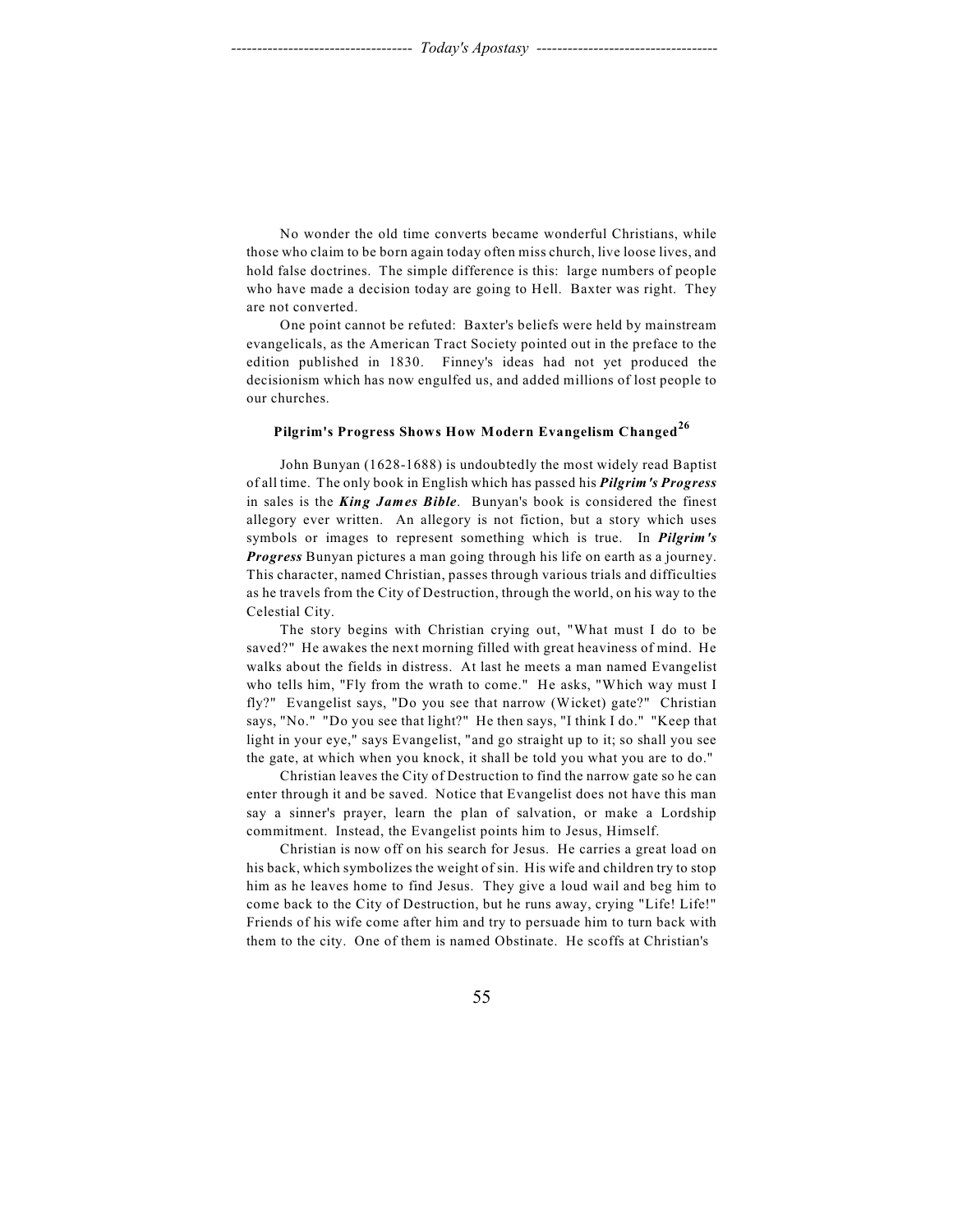search for Christ. His companion, named Pliable, says that if the joys and blessings Christian speaks of are true, they appear to be worth searching for. Obstinate cries, "What! More fools, still! Go back, go back, and be wise." When Pliable joins Christian in his search for Jesus, Obstinate declares, "I will go back to my place; I will not be one of such vain folks."

Christian and Pliable go off on their search for Jesus. Soon the road they are travelling goes through a slough (slôô, a swampy marsh). Here they lay for some time, stuck in the mud, and sinking more and more in the mire. Pliable says this wallowing in mire has not brought him the happiness Christian spoke about, so he leaves Christian in the mud and goes back to the City of Destruction.

Wallowing in the slough, Christian is at last greeted by a man named Help, who tells him what the muddy marsh means. "When a man wakes up to a sense of his own lost state, doubts and fears rise up in his soul, and all of them drain down and sink into this place." He then tells Christian how to get out of the mire and return to his search for Christ.

Next Christian meets Worldly Wiseman, a person only interested in earthly pleasures. This man gives worldly advice to Christian. He tells him, "I have seen more of the world than you. In the way you go, you will meet with pain. Pay no attention to what Evangelist tells you." Then Worldly Wiseman tells him to go to a town called Morality and speak to a man named Legality and his son, Civility, and they will tell him how to get the load of sin off of his back without going through the narrow gate (i. e. without coming to Christ). So Christian goes out of the way to find Mr. Legality's house to seek for help in removing his heavy burden. He meets Evangelist on the way. Evangelist says, "What doest thou here, Christian?" Christian cannot answer. Evangelist goes on, "Art not thou the man that I heard cry in the City of Destruction?"

Christian: "Yes, dear sir, I am that man."

Evangelist: "Did not I point out to thee the way to the Narrow Gate?" (Christ).

Christian: "Yes, you did, Sir."

Evangelist: "How is it, then, that thou hast so soon gone out of the way?"

Christian: "When I had got out the Slough of Despond I met a man who told me that in a town near, I might find one who could take off my load. He got me at last to yield; so I came here."

When Evangelist had heard from Christian all that took place, he said, "The just shall live by faith, but if a man draw back, my soul shall have no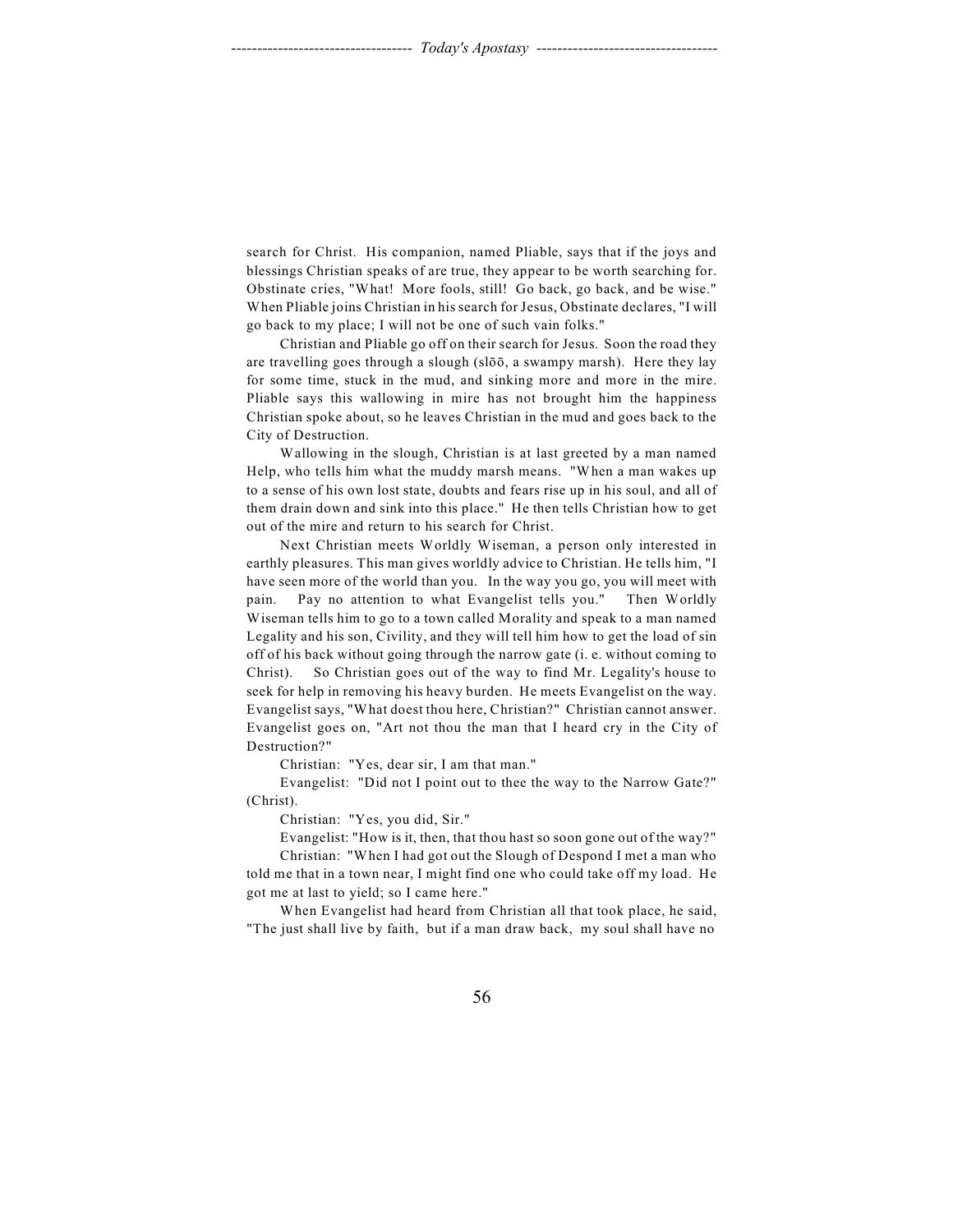joy in him. Is not this the case with thee? Hast not thou drawn back thy feet from the way of peace? Give more heed to the things that I shall tell thee of. The Lord says, 'Strive to go in at the strait gate to which I send thee, for strait is the gate that leads to life, and few there be that find it.' Why didst thou disregard the Word of God and listen to Mr. Worldly Wiseman? The man whom he sent thee to, Legality, could not set thee free; no man has got rid of his load through him; he could only show thee the way to woe, for by the deeds of the law no man can get rid of his load."

Christian to Evangelist: "Sir, what do you think? Is there hope? May I now go back, and strive to reach the Narrow Gate?"

Evangelist: "Thy sin is great, for thou hast gone from the way that is good, to tread false paths, yet will the man at the gate let thee through, for he has love and good will for all men. But be careful that thou turn not to the right hand or to the left."

So he went on in haste, and could by no means feel safe till he was in the path which he had left. In time he got up to the gate. He gave three knocks and said, "May I go in here?"

The gatekeeper said, "Who is there? Where did you come from, and what do you want?"

Christian: "I come from the City of Destruction with a load of sins on my back; but I am on my way to Mount Zion, that I might be free from the wrath to come; and as I have been told that my way is through this gate, I would know, Sir, if you will let me in."

The gatekeeper then flung back the gate as Christian went in. He then ran till he drew near to a place on which stood a cross, and at the foot of it a tomb. Just as Christian came up to the cross, his load slid from his back. Then Christian was glad, and said, "He gives me rest by his grief, and life by his death."

### **The Great Baptist Author Speaks on Conversion**

This sketch of "Christian's" conversion has been simplified and reduced to a bare outline of what Bunyan gave in *Pilgrim's Progress*. Originally "Christian's" conversion experience covers about one fourth of the book. It has been outlined here to show how the idea of conversion has been changed to mere decisionism in evangelical thought today.

If a lost person were trying to leave the City of Destruction and find relief from his burden of sin, what evangelical evangelist in our time would advise him the way Evangelist did in *Pilgrim's Progress*? Few if any, I fear, would point such a man to Jesus, Himself, who is the narrow gate to eternal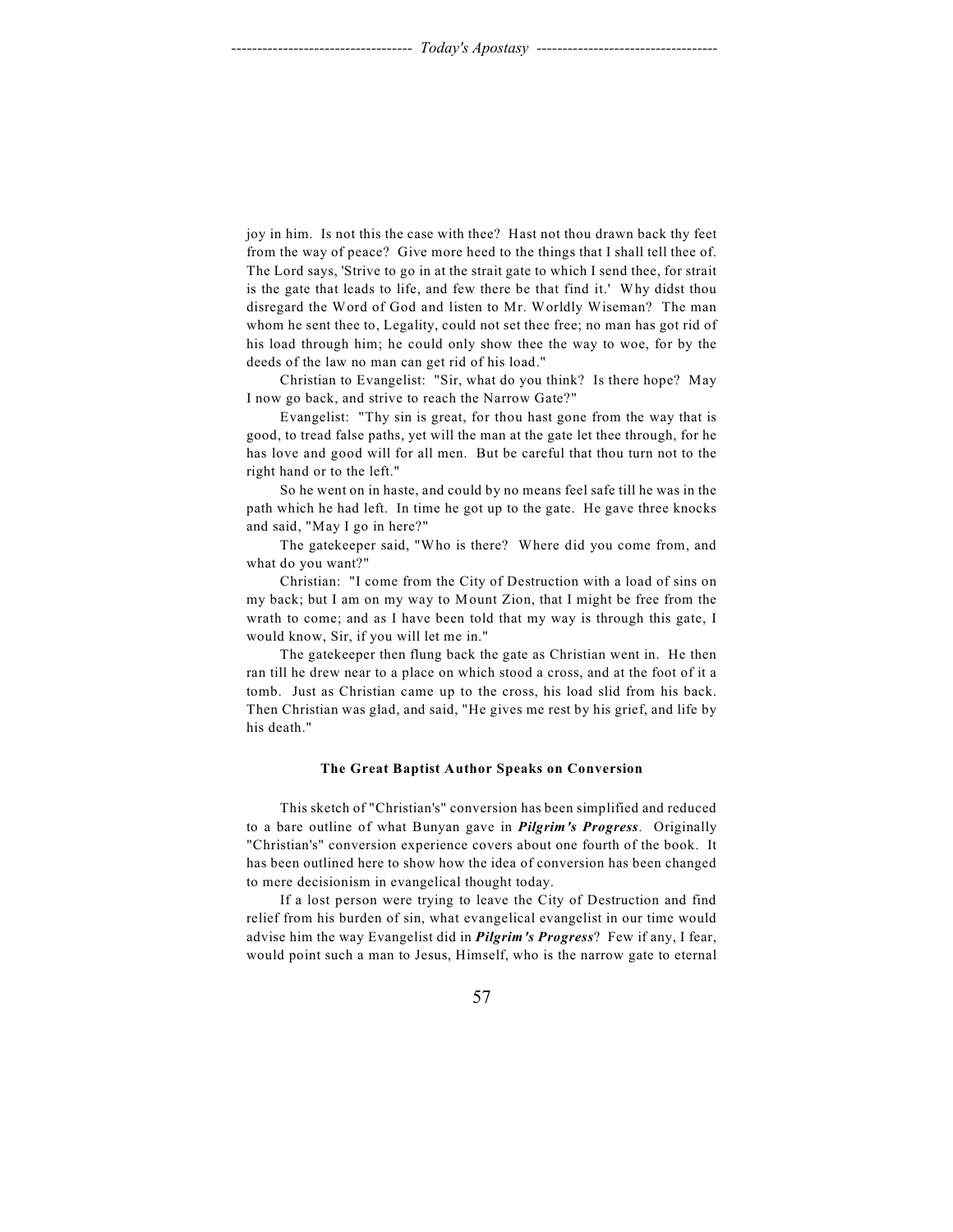life. Few if any evangelical evangelists would continue to point a man to Jesus, though the man's family and friends pulled him back, though he went astray in a period of depression and hopelessness (the slough), though he were given false advice by the lost. Who, through all these events, would continue to point a lost man to Jesus? The vast majority of evangelical evangelists today would just have him say a quick prayer, or learn a couple of verses, or make a Lordship commitment.

*Pilgrim's Progress* shows us that today's "conversions" are quite different from those in the time of John Bunyan, in the seventeenth century. Read this classic again and ask yourself if you have anyone in your church with a testimony like "Christian's", or *if you have ever even met anyone with such a testimony*. Think over the fact that testimonies like this were common in the seventeenth, eighteenth, and early nineteenth centuries. Then ask yourself, *what caused this change if it wasn't Finney's decisionism?*

One ought to remember that *Pilgrim's Progress* consistently outsold all books but the Bible for two hundred years. It was read and loved by Wesleyans as well as Calvinists. All branches of evangelicalism embraced it as a correct explanation of Christian conversion. Why? Because salvation experiences like this were quite common before Finney changed conversion into decisionism.

What evangelical evangelist today would give the kind of advice, over a considerable period of time, that the evangelist gave in *Pilgrim's Progress*? The evangelists of our day have largely turned away from the old paths. As a result, almost no one today has a conversion similar to Christian's.

*While we do not think that every convert must go through an extended period of doubt and uncertainty, we can know for sure, by the long popularity of Bunyan's book, that this was quite often the case before Finney changed the meaning of conversion. Today, evangelical evangelists would pray instantly with the man in the story, or tell him that he had already been saved. Today, the average evangelical evangelist would demand a decision right then, on the spot, regardless of the man's spiritual state. He would then give the man some false assurance, and leave him unconverted, awaiting Hell.*

Thus, by reading Richard Baxter's *Treatise on Conversion* and John Bunyan's *Pilgrim's Progress*, one can see how conversion was changed into a mere decision by Finney and his followers in the mid-nineteenth century.

### **Church Splits - a Result of Decisionism**

Decisionism not only deludes people into thinking they are saved, but it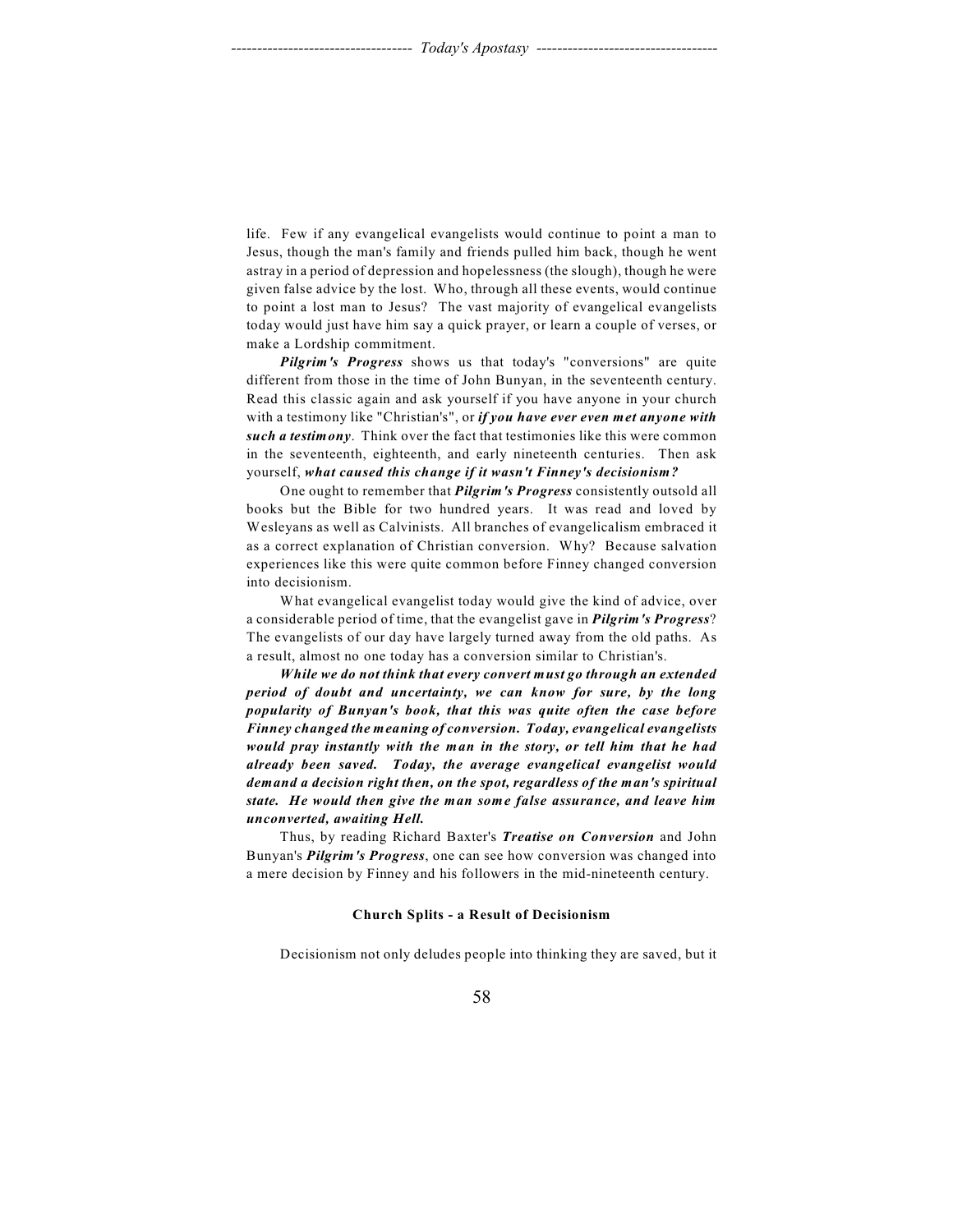also has brought ruin and confusion to the churches. Religious News Service reports, in a national survey of Protestant clergy, that 22.8% of the pastors say they have been fired at some point during their career.<sup>27</sup> David L. Goetz, the associate editor of "Leadership," who conducted the survey, said, "Denominational leaders often stand by and watch a percentage of their churches destroy pastor after pastor."<sup>28</sup> This survey shows that about one out of every four pastors has been fired.

According to another survey, "99 percent of all pastors reported severe division of one sort or another during their ministries."<sup>29</sup> This survey also shows that 89 percent of independent Baptists have experienced at least "one outright split."<sup>30</sup>

These two surveys reveal that one out of four pastors has been fired, and virtually every other pastor has experienced "severe division" during his ministry. This is another result of adding people to the churches by decisions instead of conversions.

Unconverted church members cause severe division. Unconverted church members fire pastors. As the old saying goes, "You pay now or you pay later." If you add people who are unconverted to the church now, you will pay for it later. Most pastors have paid many times over for baptizing or transferring into their churches people who are unconverted.

Think of the untold horror that people experience through church splits. Think of the shattered lives, broken relationships and destroyed hopes that have been caused by church fights. Some of the most vicious actions I have ever seen or heard of have occurred through church splits.

Having lived through one church split as a teenager, one when I was in my twenties, and several since then, I can say without hesitation that church splits do more harm to the cause of Christ than any other single problem in the churches. Roy Branson writes, "Church split! The two most dreaded words to a preacher. Each hopes it will never come to him. In his early ministry he dares believe it will not, cannot happen to him. But it does!"<sup>31</sup>

I have become convinced, through my own observation of church splits, that the main cause of them is unconverted church members. A classic division, given as a type of church splits, illustrates this. Moses, as the leader of the congregation (similar to a New Testament pastor), experienced rebellion against his authority by the "church splitter" and his crowd (Numbers 16:3). In the following verses, the split grew. The end of the account has the leader of the division falling into the open pit of Hell (Numbers 16:33).

We read about the fulfillment of this type in the New Testament. Here,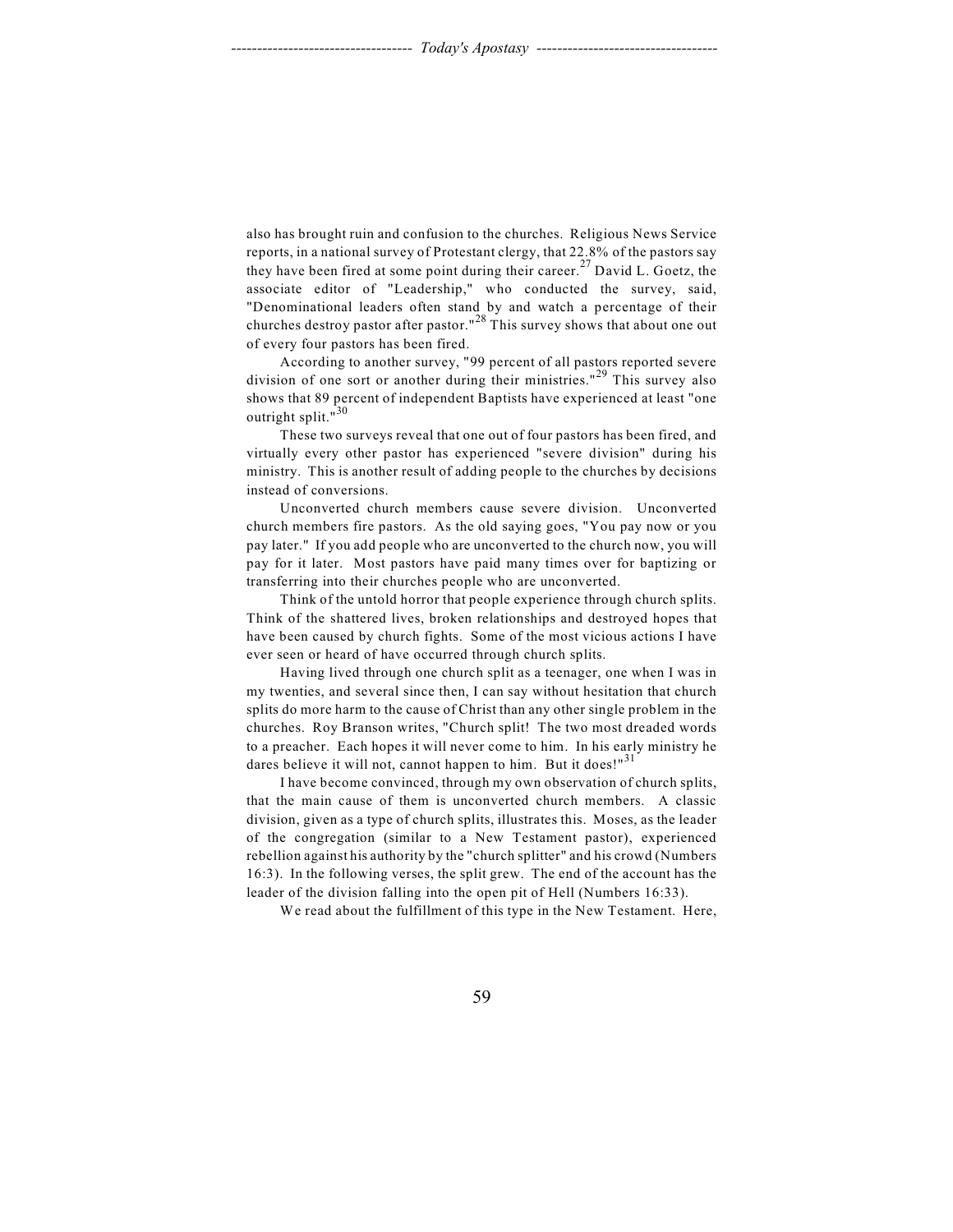in the antitype\*, it is quite clear that God is speaking about church splits:

"But these speak evil of those things which they knew not: but what they know naturally, as brute beasts, in those things they corrupt themselves. Woe unto them! for they have gone in the way of Cain, and ran greedily after the error of Balaam for reward, and perished in the gainsaying of Core. These are spots in your feasts of charity, when they feast with you, feeding themselves without fear: clouds they are without water, carried about of winds; trees whose fruit withereth, without fruit, twice dead, plucked up by the roots; Raging waves of the sea, foaming out their own shame; wandering stars, to whom is reserved the blackness of darkness for ever" (Jude 10-13).

The Scofield note on the eighth verse of Jude is somewhat confusing. It says, "Apostate teachers described." This seems to imply that theological "teachers" in apostate seminaries or colleges are the people being described. But the Bible does not speak in Jude of "teachers" in theological seminaries or colleges. There were no theological seminaries or colleges, and no such teachers, when the Epistle of Jude was written. *The passage does not speak of "teachers" at all.* Instead, the verse is simply speaking of those who cause rebellion and "despise dominion" (verse 8) in the local church. We are told that they will perish in gainsaying (or speaking against) like Korah did. In other words, they will speak against authority, often the authority of the pastor, as Korah spoke against Moses in Numbers 16. Then, in verse 12, we are told that they attend the Lord's Supper, the "feasts of charity." Finally, we are told that these rebellious people will be sent to Hell, to the "blackness of darkness" (see verse 13). That is a clear indication that these railers and church splitters are unconverted people, especially the ones who lead a split. These lost people have "crept in unawares," into the membership of the local church (Jude 4).

In I Corinthians 6:10, "revilers" are listed with homosexuals, drunkards, fornicators and thieves. The word "reviler" means "one who speaks with

--------------------

<sup>\*</sup>A type is an Old Testament illustration, given in advance. An antitype is the New Testament fulfillment of the type.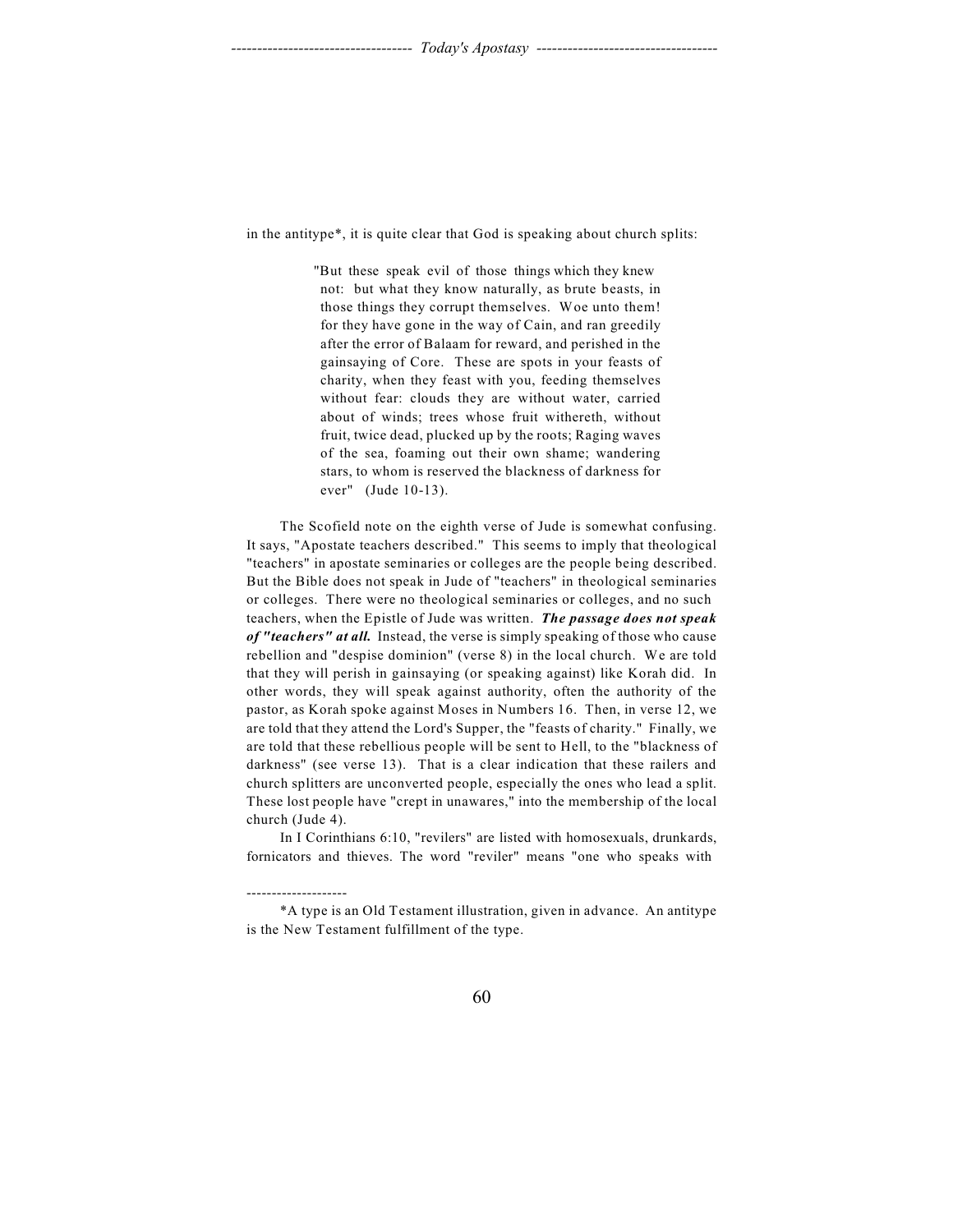abusive, railing backtalk." This is a person who leads church splits. We are plainly told that they shall not "inherit the kingdom of God" (I Corinthians 6:10). So, the Bible tells us that those who lead church splits, who rail, who lead rebellions like Korah, are not converted, but are unsaved people who have come into the church but have never known true salvation.

Notice that nearly every person who leads a church split has made a decision at some time in his life. All of those who perished in the gainsaying of Korah had done so. They had made a decision to leave Egypt. They had made a decision to follow Moses. And virtually all of those who will not inherit the kingdom of God because of their "reviling" have at some time in the past made a "decision." But a decision like this does not stop such a man from attacking his pastor, confusing the young people in the Sunday School, and destroying the church.

### **Crows are the Mockingbird's Natural Enemy**

I well remember one deacon who worked with all of his might to get a pastor fired so that he could take the money out of a bank account and keep it for himself. The pastor of that church called me several times each week asking for prayer and counsel. It was a heartbreaking thing to behold. This pastor agreed with me that the deacon could not be a saved person, but was like Judas, who was a thief (cf. John 12:6). Yet the deacon had made a decision years before.

In another church, a sex pervert led the choir. He split the church wide open by taking little children to bed with him and having sex with them. People fled with horror from the church. Families were broken. People were confused. The man who caused all of this had made a decision in a leading Southern Baptist church, but had not been converted. Like the deacon who was a thief, he had raised his hand, gone forward, or said a sinner's prayer, but had not received a new nature, had not been born again.

I have lived in Southern California for nearly sixty years. In the memories of my childhood, it was beautiful almost beyond description. Now many ugly things crowd out the beauty. When I was a boy, the California mockingbird was everywhere. It sings at night, you know. The lovely warble of this gentle bird once punctuated warm California evenings with heart-lifting music. Now we seldom hear them. They are being crowded out by the crows.

You see, the crows are the mockingbird's natural enemy. Crows raid their nests, break their eggs, and eat their young.

Great clouds of these crows now blacken the skies in many parts of Southern California. I have read several articles on this phenomenon recently.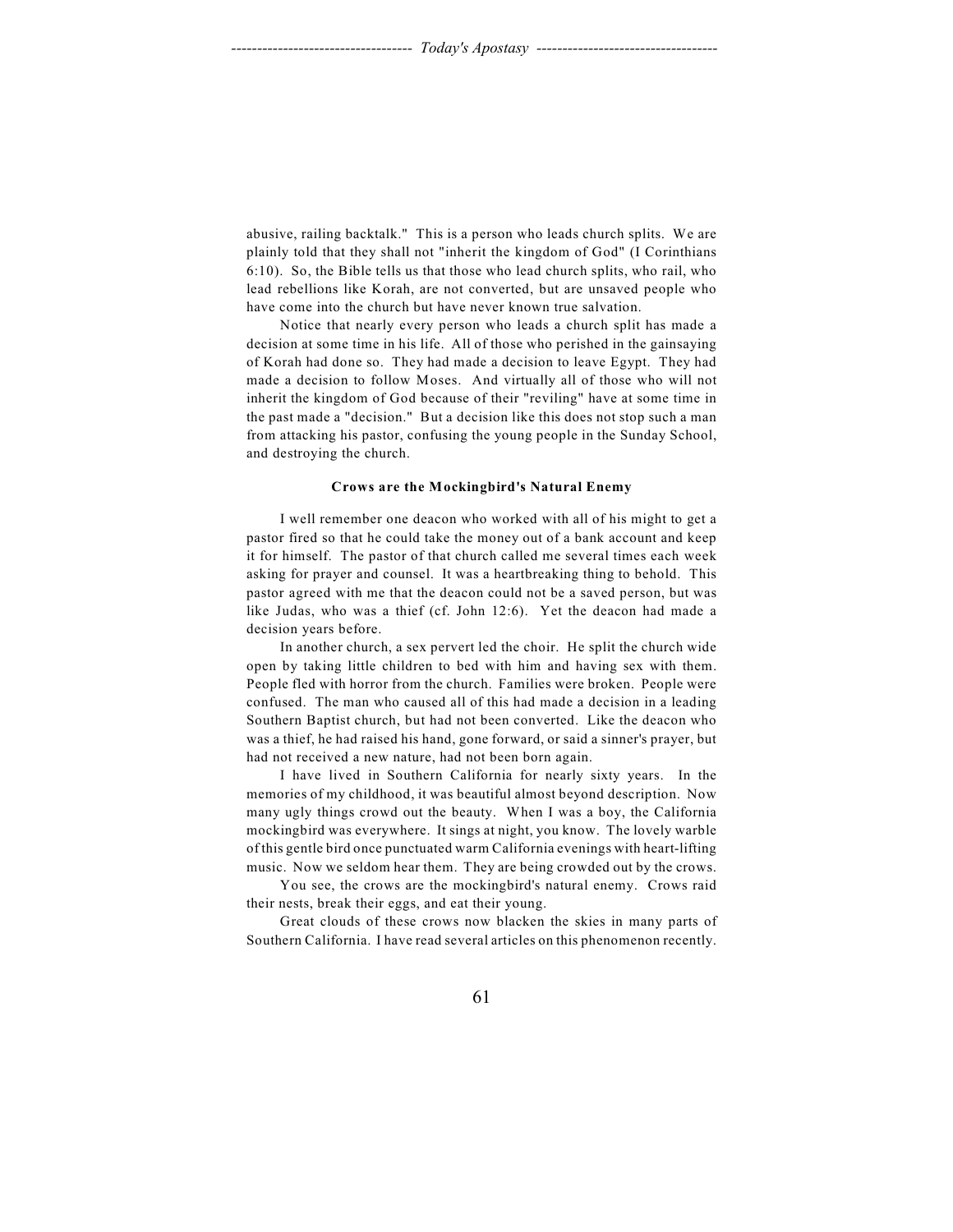It seems that restrictions on firearms have removed man as a player in this drama. We no longer shoot the crows, so their population has exploded. The mockingbirds don't have a chance.

That's similar to what has happened in our churches. The crows are multiplying and the mockingbirds are disappearing.

When religious-but-lost people pack our churches, it makes a very dangerous environment for our children, and a hostile, unfriendly one for every real Christian.

It is dismal to see the sky blackened with crows. It is sad to occasionally see one lone mockingbird trying to hold on. That's the situation in many evangelical churches today.

### **Chaos on Sunday Morning**

Once I saw the pastor of a large church in the Southern Baptist Convention sitting with tears running down his face, his head in his hands, rocking back and forth and sobbing, while seated in the pastor's chair behind the pulpit. Before him, hundreds of people cursed one another with foul language, and some even threw hymnbooks across the aisles at each other. People cursed one another. Three men grabbed a church leader and threw him on the sidewalk in front of the church, taking him by the throat, and beating his head against the pavement. When he was unconscious, they rifled his pockets and took away his key to the church building.

This was done at 11:00 AM on a Sunday morning, during the morning worship service. I saw it with my own eyes as a seventeen-year-old boy. All of these people had made "decisions." All of them had said a sinner's prayer, gone forward, or lifted their hand. But how many of them could have been converted? Even then it seemed impossible to me that real Christians could behave in such an utterly indecent fashion in the house of God, if they had anything in the way of the new birth (cf. John 3:7).

Now, it is true that carnal Christians may take part in such splits. I Corinthians 3:1-4 seems to indicate that divisions can be led by carnal people. The word "carnal" is used. However, in Galatians 5:20 the same Greek word (dichostasia) is used which we find in I Corinthians 3:3. The passage in Galatians plainly tells us "that they which do such things shall not inherit the kingdom of God" (Galatians 5:19-21). From a study of these two passages, I believe we can determine this: Most church splits are caused by carnal Christians and lost people pretending to be Christians. Such splits are usually led by lost people (Galatians 5:19-21). Carnal Christians often follow these lost people in such a division (I Corinthians 3:1-3). No decent convert will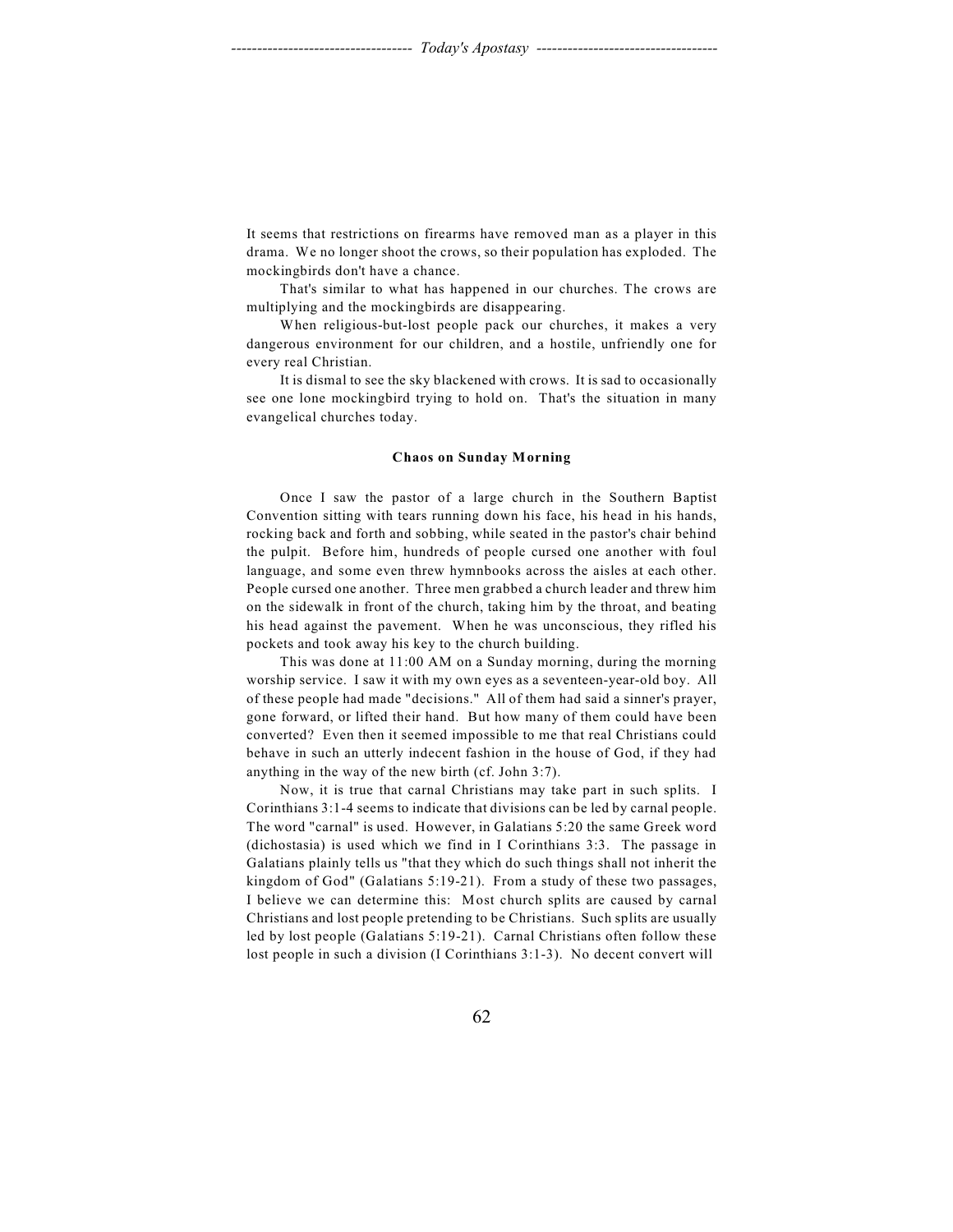ever participate in a church split.

--------------------

It seems significant to me that the word "seditions" in Galatians 5:20 is "dichostasia" and means "one who causes divisions." This same Greek word is used in Romans 16:17, where Christians are told to keep their eyes open for those who cause "divisions." These people are to be avoided according to this verse. Thus, the New Testament shows us the evil of church splits, and in Galatians 5:19-21 and Jude 11-13, the Bible shows us that most leaders of church splits are lost people. Yet, in the twentieth century, virtually all these lost leaders have "made decisions."

Wouldn't Korah be a member of an evangelical church today? Wouldn't most Baptist churches accept his membership on the basis of his decision? After all, Korah had made a decision to leave Egypt. He had made a decision to pass through the Red Sea. He had made a decision to eat the Passover. He was an upstanding man in the congregation. Yet the Bible tells us the ground opened up and he fell alive into the flames of Hell. And the New Testament uses him as an illustration of people going to Hell in the book of Jude (Jude 11-13). Korah is a clear example of a person who makes a decision but is not converted. Anyone in a local church who remains in an unconverted state, as Korah did, will be lost for eternity. Even upstanding leaders in the church who have made decisions will go to Hell without a conversion.

### **Judas Made a Decision**

In the New Testament, Judas is a clear example of someone who has made a decision without being converted. We are plainly told that Jesus chose twelve apostles and that one of them was Judas (cf. Luke 6:12-16). In Matthew 10 we are told that He "called unto him his twelve disciples." The verse goes on to say that He gave them power in prayer, in connection with demons, sickness, and other matters. Then we are told that Judas Iscariot, "who betrayed him" was one of these men that He called (cf. Matthew 10:1-4). Now, this shows that Judas was a man who was called by Jesus. It shows that he made a decision to follow Christ. It also shows us that he had prayers answered,\* including miracles, given in answer to his prayers. Yet, we are

<sup>\*</sup>The idea that God *never* answers the prayers of a lost person was expressed by a man who was still lost himself (John 9:31). This man was not converted until later (John 9:38). A clear example of God answering the prayers of a lost man is given in Acts 10:4, 31. Judas also had many prayers answered even though he remained unconverted.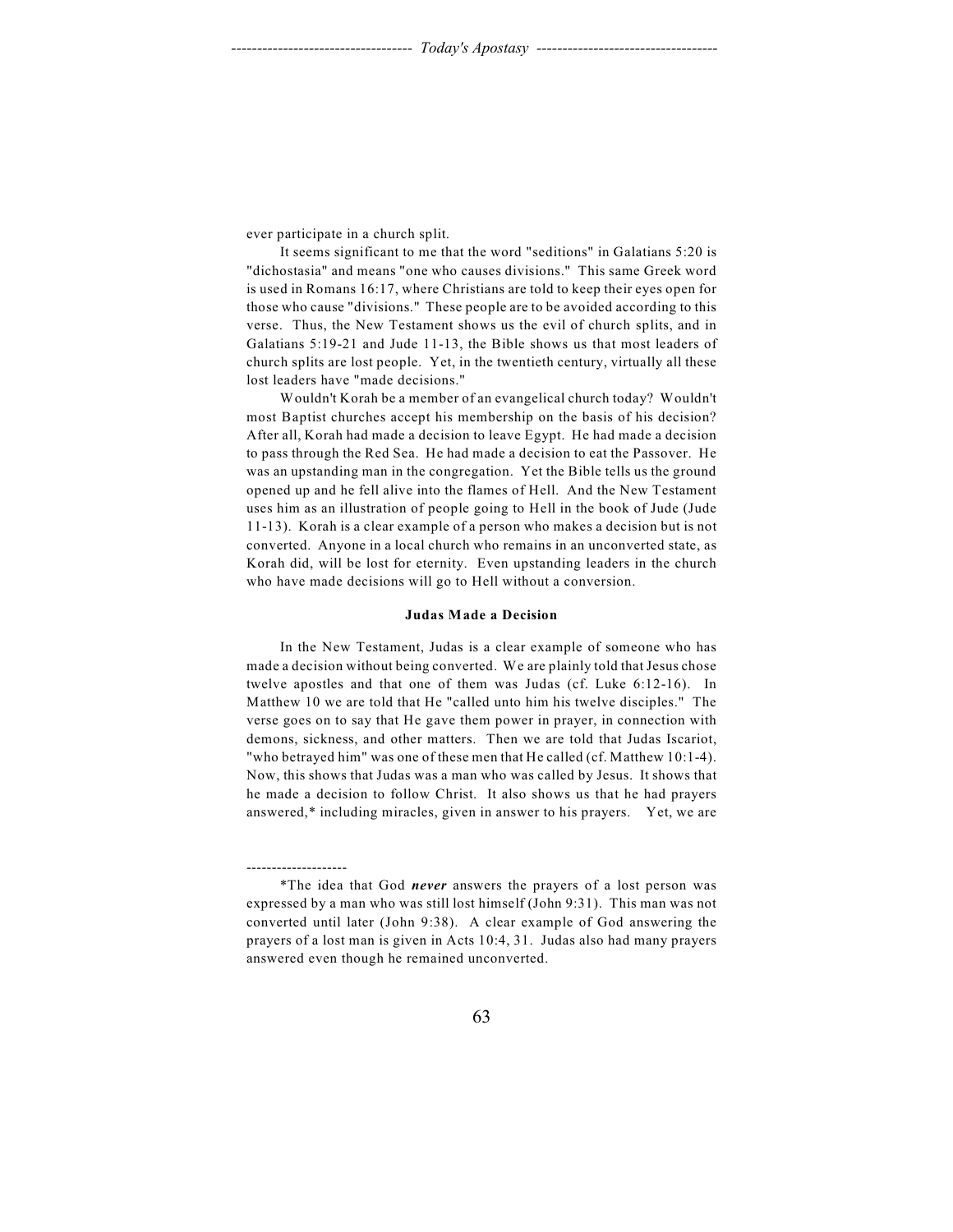told later that he went to Hell (cf. Acts 1:25).

Judas was the treasurer among the twelve apostles (John 12:6). Isn't it possible that some church treasurers today are also unconverted? How many deacons? How many choir directors? How many members of the choir? How many Sunday School teachers? How many pastors? How many pastor's wives? How many evangelists? Since one of the original twelve in the first church was an unconverted man, many church members today could also be unconverted, couldn't they?

Judas would gladly have raised his hand in an evangelistic meeting. He would gladly have gone forward at a "decision time." In fact, we are plainly told that Judas made a decision and went forth as a sheep in the midst of wolves (Matthew 10:16). He willingly went and witnessed for Christ, though he himself was lost. He clearly made a decision to follow Christ. "And he called unto him the twelve and began to send them forth two by two" (Mark 6:7). So, Judas had many prayers answered, went soulwinning, appeared to be clean living, and had made his decision to follow Christ. But the devil came and possessed him because he was unconverted. The Bible says that "Satan entered into him" (John 13:27; cf. John 6:70-71). Judas became possessed by Satan because he was an unconverted man. He had been religious, but he was lost. He was like so many thousands in our churches today.

I think it is self-evident that Korah and Judas are types of those who lead church splits. Notice that the Bible says that Judas "went immediately out" (John 13:30). This is surely a picture of leaving the local church. His further actions resulted in the scattering of the disciples: "Then all the disciples forsook him and fled" (Matthew 26:56). Many are scattered today through the actions of men like Judas.

Thus, in the Old and New Testaments, we have these two pictures of lost people causing dreadful splits, confusion and turmoil. How many are just like Korah or Judas today? How many have made decisions without being converted?

> "They went out from us, but they were not of us; for if they had been of us, they would no doubt have continued with us: but they went out, that they might be made manifest that they were not all of us" (I John 2:19).

Although we disagree with John MacArthur on several subjects, we are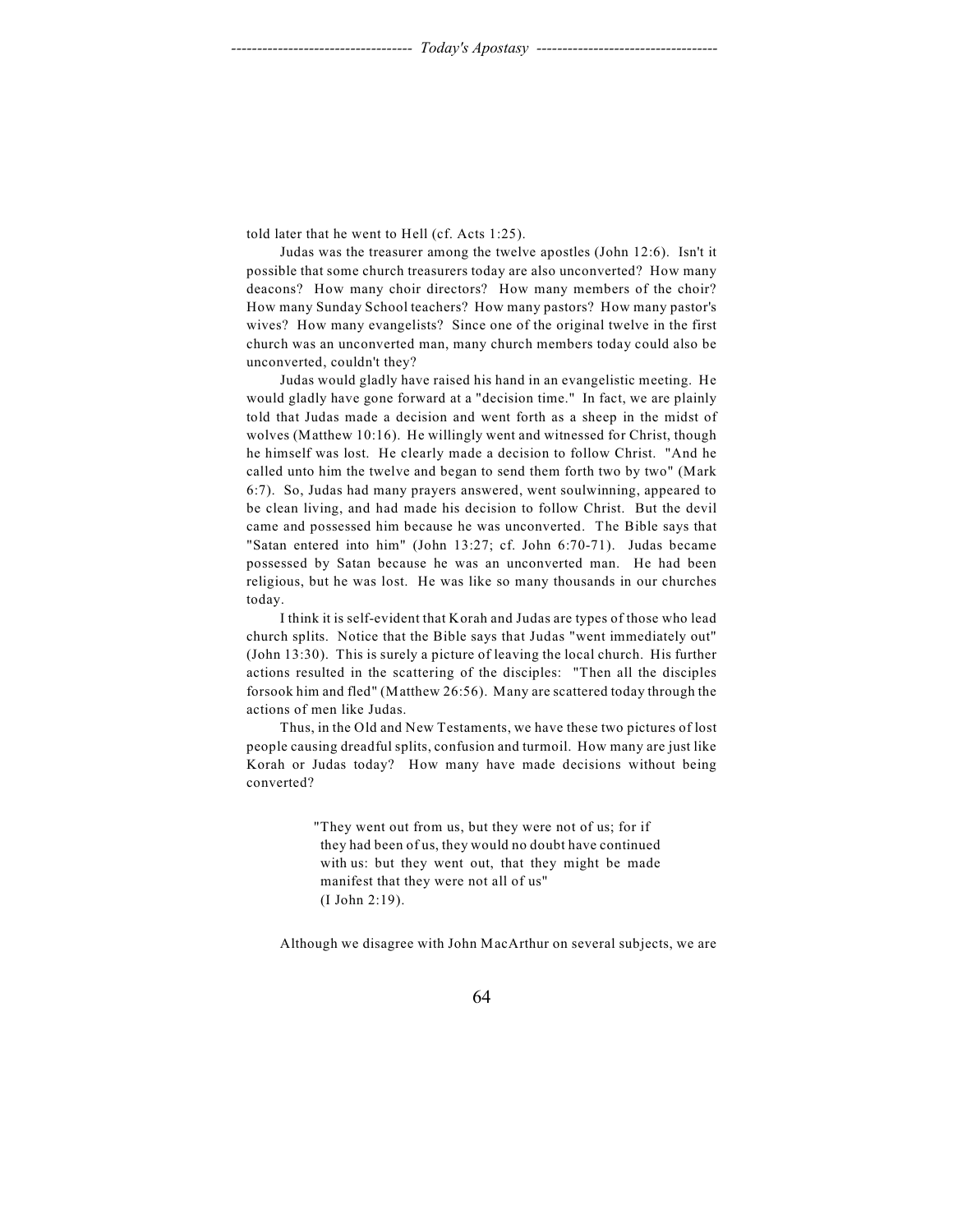in agreement with his comments on I John 2:19, given in *The MacArthur Study Bible:* 

> The first characteristic mentioned of antichrists, i.e. false teachers and deceivers, is that they depart from the faithful. *They arise from within the church and depart from true fellowship and lead people out with them.* The verse also places emphasis on the perseverance of the saints. *Those genuinely born again endure in faith and fellowship and the truth.* The ultimate test of true Christianity is endurance. *The departure of people from the truth and the church is their unmasking. 32*

On this point, Dr. MacArthur is correct and Biblical. His statement on I John 2:19 says that deceivers cause church splits because they are not genuinely converted. They leave the church and "depart from the faithful" because they have never been "genuinely born again."

A wise pastor should see that unconverted people have given him trouble for years. His own best interest is served by making sure that his people have been converted, rather than merely making decisions.

### **FOOTNOTES**

<sup>1</sup>John R. Rice, *The Sword of the Lord*, September 19, 1997. Brian H. Edwards, *Revival! A People Saturated With God* (Durham, <sup>2</sup> England: Evangelical Press, 1991), p. 218.

<sup>3</sup>Ibid, p. 219.<br>Ibid.

 $<sup>5</sup>$ Ibid., p. 220.</sup>

 $^{6}$ Ibid., pp. 220-221.

<sup>7</sup>C. H. Spurgeon, *Lectures To My Students* (Pasadena, Texas: Pilgrim Publications, 1990), pp. 23-24.

Dr. E. C. Carrier in *Dear Preacher, Please Quit* by Roy L. Branson, Jr. <sup>8</sup> (Lancaster, CA: Landmark Publications, 1987), p. 25.

 $<sup>9</sup>$ Ibid., p. 26.</sup>

 $^{10}$ Ibid., p. 29.

<sup>11</sup>Nettleton, *Sermons from the Second Great Awakening*, pp. 162-163.

<sup>12</sup>Matthew Poole, *A Commentary on the Holy Bible* (Edinburgh: